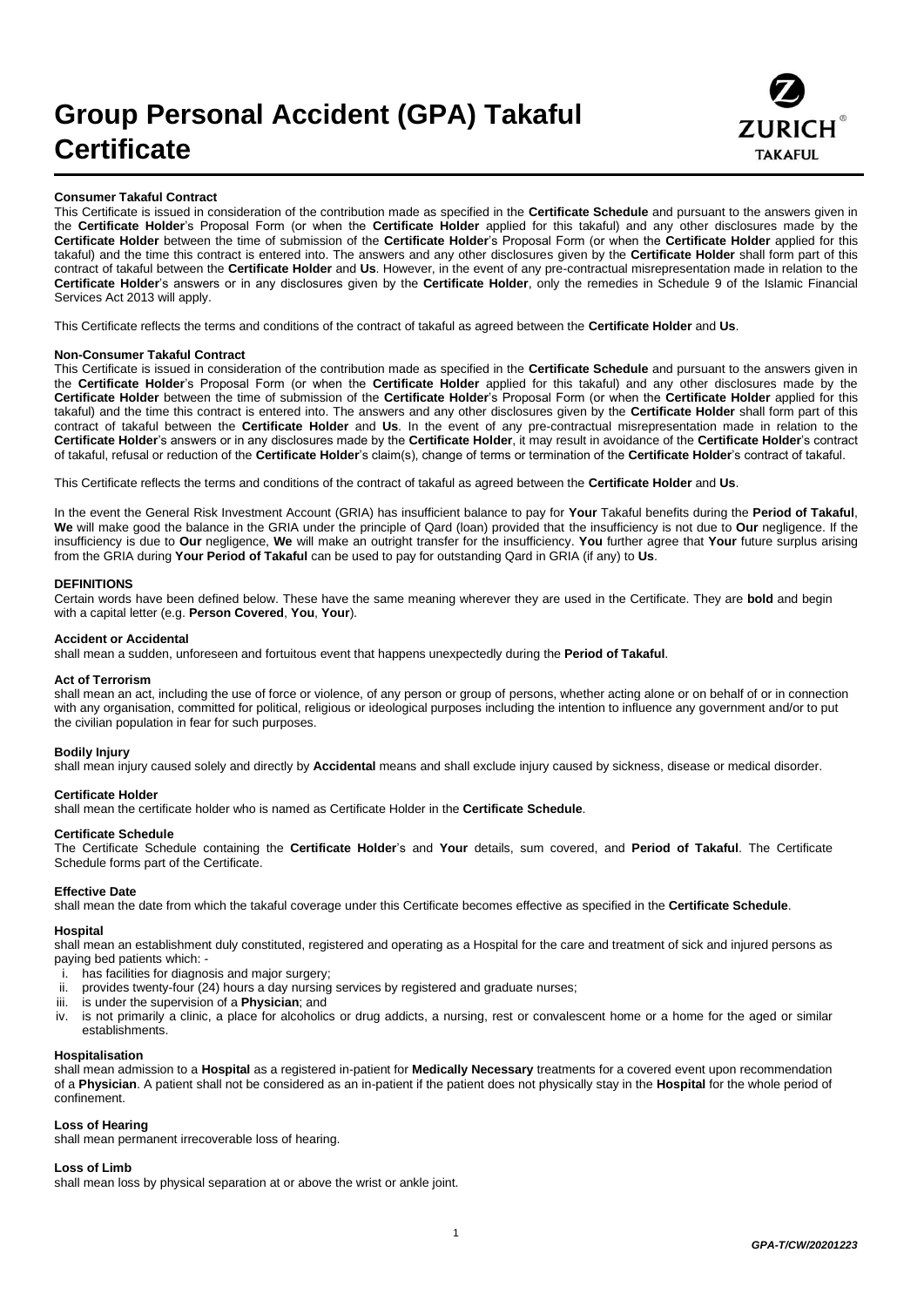# **Loss of Sight**

shall mean the entire and permanent irrecoverable loss of sight.

# **Loss of Speech**

shall mean total permanent inability to communicate verbally.

# **Loss of Use**

shall mean permanent total functional disablement and is treated like total loss of said limb or organ and not in terms of **Your** professional or occupational incapacity or covered event.

# **Medically Necessary**

shall mean a medical service which is:

- i. consistent with the diagnosis and customary medical treatment for a covered event;<br>ii. in accordance with standards of good medical practice, consistent with current st
- in accordance with standards of good medical practice, consistent with current standard of professional medical care, and of proven medical benefits;
- iii. not for **You** or the **Physician**'s convenience, and unable to be reasonably rendered out of **Hospital** (if admitted as an inpatient);
- iv. not of an experimental, investigational or research nature, preventive or screening nature; and
- v. for which the charges are fair and reasonable and customary for the treatment.

# **Period of Takaful**

shall mean the duration of the Certificate as stated in the **Certificate Schedule**.

# **Permanent Total Disablement**

shall mean disablement that result solely, directly and independently of all other causes from **Bodily Injury** and which occurs within three hundred sixty-five (365) consecutive days will in all probability entirely prevent **You** from engaging in employment of any and every kind for the remainder of **Your** life and from which there is no hope of improvement.

# **Person Covered/You/Your**

shall mean the person(s) covered described in the **Certificate Schedule**.

### **Physician**

shall mean a medical practitioner qualified and licensed:

- i. to practice western medicine and who, in rendering such treatment, is practicing within the scope of his licensing and training under any applicable law in the geographical areas of practice; and
- excluding You and Your immediate family members, i.e. siblings, spouse, child or parent.

### **Pre-Existing Condition**

shall mean disabilities that **You** have reasonable knowledge of prior to the inception date of the **Period of Takaful**. **You** may be considered to have reasonable knowledge of a pre-existing condition if:

- i. **You** have received or are receiving treatment;<br>ii medical advice, diagnosis, care or treatment h
- medical advice, diagnosis, care or treatment has been given or recommended;
- iii. clear and distinct symptoms are or were evident; or
- iv. **You** have known of its existence which would have been apparent to a reasonable person.

# **RM**

shall mean in Ringgit Malaysia; the currency of Malaysia.

### **Sickness**

shall mean a physical condition marked by a pathological deviation from the normal healthy state. Sickness shall include disease and illness.

# **Tax**

shall mean any present or future, direct or indirect, tax, levy or duty, including consumption tax or any tax of similar nature, which is imposed on goods and services by government or tax authority.

# **Temporary Partial Disablement**

shall mean disablement that result solely, directly and independently of all other causes from **Bodily Injury** and which occurs within twenty (20) days from the date of **Accident**, and entirely prevents **You** from attending to a substantial portion of **Your** ordinary occupation, profession or business for a continuous and uninterrupted period of time.

# **Temporary Total Disablement**

shall mean disablement that result solely, directly and independently of all other causes from **Bodily Injury** and which occurs within twenty (20) days from the date of **Accident**, and entirely prevents **You** from attending to any portion of **Your** ordinary occupation, profession or business for a continuous and uninterrupted period of time.

# **War**

shall mean a contest by force between two (2) or more nations, carried on for any purpose, or armed conflict of sovereign powers, or declared or undeclared and open hostilities or the state of nations among whom there is an interruption of peaceful relations and a general contention by force, both authorized and unauthorized, by the sovereign.

# **We/Us/Our**

shall refer to Zurich General Takaful Malaysia Berhad.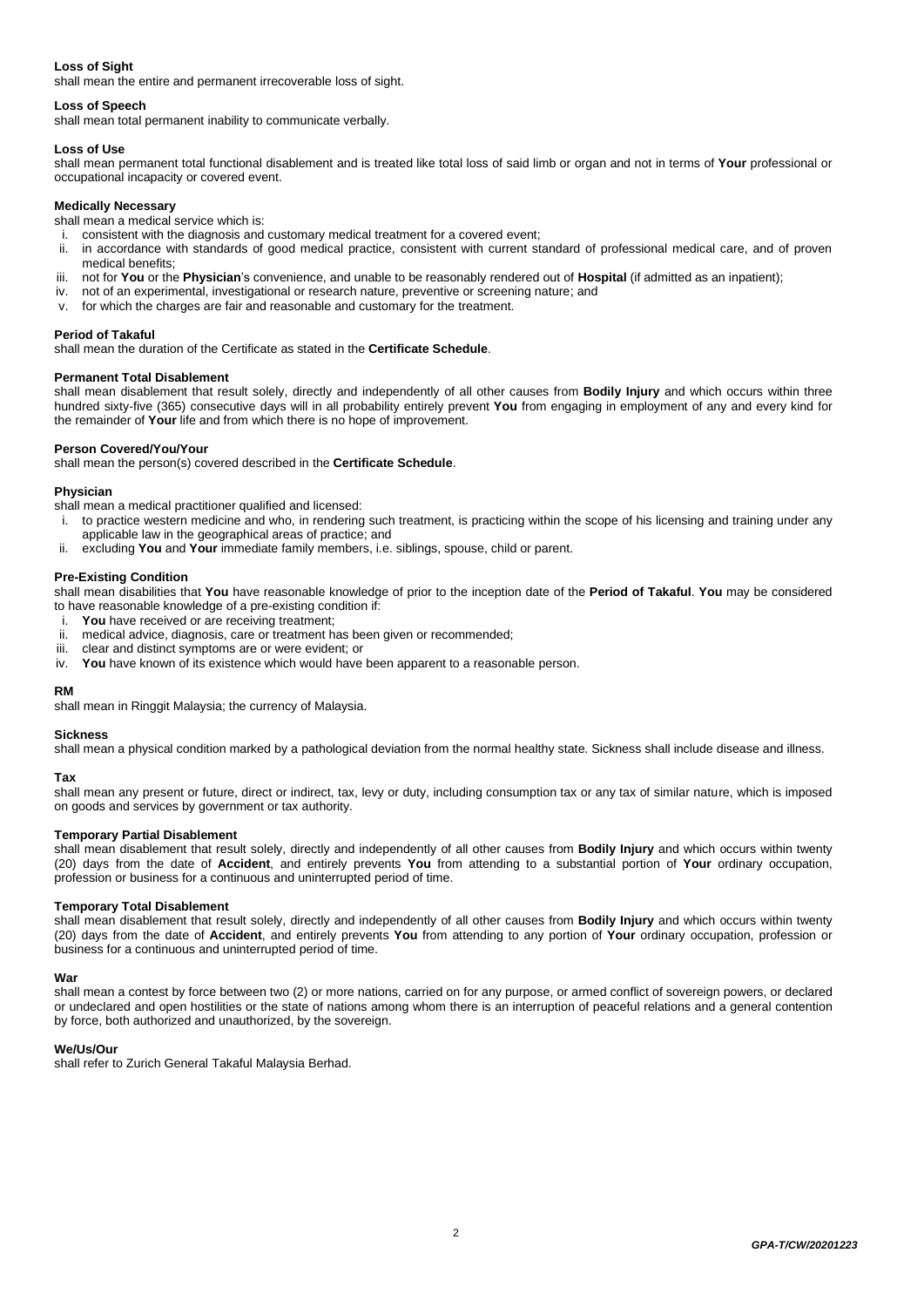# **COVERAGE**

# **BENEFIT A – Accidental Death and Permanent Disablement**

If **You** suffer a **Bodily Injury**, which shall within twelve (12) consecutive months result in death or disablement as provided in the Table of Benefits described herein, **We** will pay the amount stated in the **Certificate Schedule** according to the respective percentage of the sum covered as stated in the Table of Benefits.

### **TABLE OF BENEFITS**

| <b>Description of Disablement</b>                     |                                                   | <b>Percentage of Sum</b><br>Covered (%) |
|-------------------------------------------------------|---------------------------------------------------|-----------------------------------------|
| <b>Accidental Death</b>                               |                                                   | 100%                                    |
| Loss of Limbs (two limbs)                             |                                                   | 100%                                    |
| Loss of both hands, or of all fingers and both thumbs |                                                   | 100%                                    |
| Total paralysis                                       |                                                   | 100%                                    |
| <b>Total insanity</b>                                 |                                                   | 100%                                    |
| Injuries resulting in being permanently bedridden     |                                                   | 100%                                    |
| Any other injury causing Permanent Total Disablement  |                                                   | 100%                                    |
| Loss of arm at shoulder                               |                                                   | 100%                                    |
| Loss of arm between shoulder and elbow                |                                                   | 100%                                    |
| Loss of arm at elbow                                  |                                                   | 100%                                    |
| Loss of arm between elbow and wrist                   |                                                   | 100%                                    |
| Loss of hand at wrist                                 |                                                   | 100%                                    |
| Loss of leg                                           | at hip                                            | 100%                                    |
|                                                       | between knee and hip                              | 100%                                    |
|                                                       | below knee                                        | 100%                                    |
| Eye: Loss of                                          | whole eye                                         | 100%                                    |
|                                                       | Sight                                             | 100%                                    |
|                                                       | Sight, except perception of light                 | 50%                                     |
|                                                       | lens                                              | 50%                                     |
| Loss of four fingers and thumb of one hand            |                                                   | 50%                                     |
| Loss of four fingers                                  |                                                   | 40%                                     |
| Loss of thumb                                         | both phalanges                                    | 25%                                     |
|                                                       | one phalanx                                       | 10%                                     |
| Loss of index finger                                  | three phalanges                                   | 10%                                     |
|                                                       | two phalanges                                     | 8%                                      |
|                                                       | one phalanx                                       | 4%                                      |
| Loss of middle finger                                 | three phalanges                                   | 6%                                      |
|                                                       | two phalanges                                     | 4%                                      |
|                                                       | one phalanx                                       | 2%                                      |
| Loss of ring finger                                   | three phalanges                                   | 5%                                      |
|                                                       | two phalanges                                     | 4%                                      |
|                                                       | one phalanx                                       | 2%                                      |
| Loss of little finger                                 | three phalanges                                   | 4%                                      |
|                                                       | two phalanges                                     | 3%                                      |
|                                                       | one phalanx                                       | 2%                                      |
| Loss of metacarpals                                   | first or second (additional)                      | 3%                                      |
|                                                       | third, fourth or fifth (additional)               | 2%                                      |
| Loss of toes                                          | All phalanges                                     | 15%                                     |
|                                                       | two great, both phalanges                         | 5%                                      |
|                                                       | great one phalanges                               | 2%                                      |
|                                                       | other than great, if more than one toe lost, each | 1%                                      |
| <b>Loss of Hearing</b>                                | both ears                                         | 75%                                     |
|                                                       | one ear                                           | 15%                                     |
| <b>Loss of Speech</b>                                 |                                                   | 50%                                     |

The degree of shortening of limbs must be certified by a **Physician**.

Where the **Bodily Injury** is not specified, **We** reserve the right to adopt a percentage of sum covered based on the disablement, which, in **Our** opinion, is consistent with the provisions of the above Table of Benefits.

"Loss" of limb or member or part thereof shall mean loss by actual physical severance or total and permanent **Loss of Use**.

**Loss of Use** of body member shall be treated as loss of body member.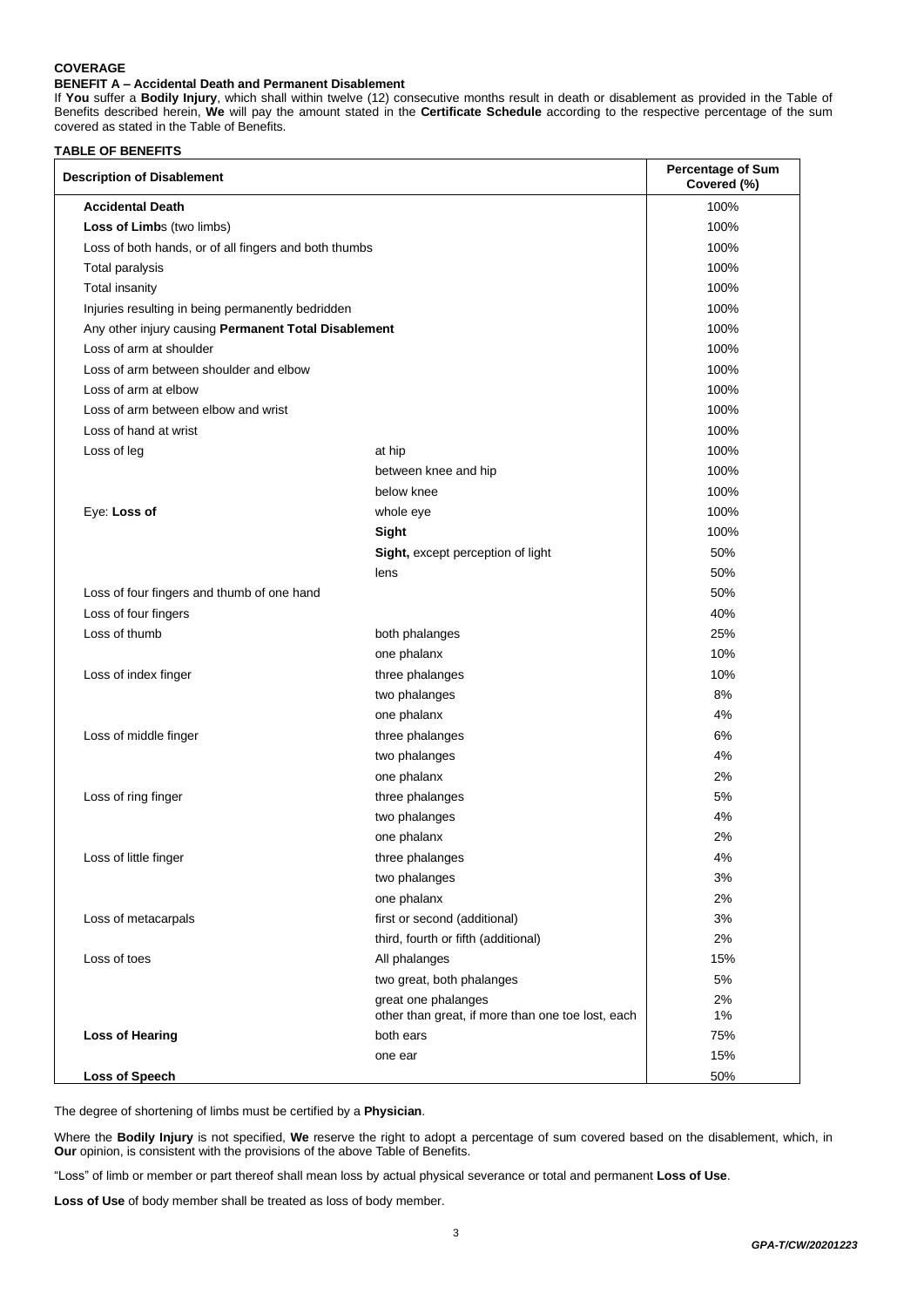The aggregate of all percentages payable in respect of any one (1) **Accident** shall not exceed 100%. In the event a total of 100% is paid, all coverage hereunder shall immediately cease to be in force. All other losses less than 100% if having been paid shall reduce the coverage under Benefit A by that amount from the date of **Accident** until the expiry of the **Certificate Schedule**.

# **OPTIONAL BENEFITS (WHEREVER APPLICABLE)**

### **BENEFIT B – Weekly Benefit**

# **BENEFIT B1 - Temporary Total Disablement**

If **You** suffer a **Temporary Total Disablement**, **We** will pay the weekly amount stated in the **Certificate Schedule** for each week or part of a week that **You** remain in a state of **Temporary Total Disablement**.

#### **BENEFIT B2 - Temporary Partial Disablement**

If **You** suffer a **Temporary Partial Disablement**, **We** will pay the weekly amount at stated in the **Certificate Schedule** for each week or part of a week that **You** remain in a state of **Temporary Partial Disablement**

Compensation under Benefits B1 and B2 either separately or together is payable up to a maximum period of one hundred and four (104) weeks per **Accident**. Benefit B1 and Benefit B2 shall cease on the date the disablement becomes **Permanent Total Disablement**.

# **BENEFIT C - Accidental Hospital Income**

If **You** suffer a **Bodily Injury** and as a result of this, are confined in a **Hospital** as a registered in-patient, **We** will pay the daily amount stated in the **Certificate Schedule** for each day of **Your** confinement in the **Hospital**. The maximum period payable for this benefit is thirty (30) days per **Accident**.

#### **BENEFIT D – Travelling Allowance**

If **You** suffer a **Bodily Injury** and as a result of this, are confined in a **Hospital** as a registered in-patient, **We** will pay the daily amount stated in the **Certificate Schedule** as travelling allowance for the travelling to and from **Hospital** for each day of **Your** confinement in the **Hospital**.

Unless otherwise stated in the **Certificate Schedule**, the maximum amount payable for Benefit D is **RM** 1,000 per **Accident**.

#### **BENEFIT E - Accidental Medical Expenses**

If **You** suffer a **Bodily Injury** and incur **Medically Necessary** expenses within twelve (12) consecutive months from the date of the **Accident**, **We** will reimburse the expenses incurred per **Accident** up to the maximum amount stated in the **Certificate Schedule**.

The medical and surgical expenses shall be paid to a dentist, **Physician** or **Hospital** for treatment of **Bodily Injury** but excluding the cost of dental treatment unless such treatment is for injury to sound and natural teeth.

#### **BENEFIT F - Ambulance Fees**

If **You** suffer a **Bodily Injury**, which necessitates the use of an ambulance, **We** will reimburse the ambulance fees up to the amount stated in the **Certificate Schedule** for transportation to **Hospital**.

# **BENEFIT G – Funeral Expenses**

If **You** suffer a **Bodily Injury**, which shall within twelve (12) consecutive months result in death, **We** will pay the amount stated in the **Certificate Schedule.**

# **BENEFIT H – Repatriation Expenses**

If **You** suffer a **Bodily Injury**, which shall within twelve (12) consecutive months results in death, **We** will reimburse for the actual repatriation expenses for repatriation or motal remains from place of demise to **Your** home country.

### **SPECIAL PROVISIONS**

• **Coma**

Upon certification by a **Physician** that **You** have been in a state of coma for at least one (1) year due to an **Accident**, **We** will pay 100% of Benefit A. However, **We** have the right to recover the payment made if **You** regain consciousness provided that a deduction of 10% of the aforesaid payment be made for each year **You** were in a state of coma.

• **Disappearance**

It will be presumed that death has occurred if **You** have been missing for twelve (12) consecutive months and **We** have examined all available evidence provided to support the conclusion that death was caused by an **Accident** covered by this Certificate. If at any time after payment has been made by **Us** for such claim, **You** are found to be living, full refund shall be made to **Us**.

• **Limit per conveyance** 

Unless otherwise stated in the **Certificate Schedule**, compensation payable in respect of Accidental Death or Permanent Disablement occurring whilst a number of **Person Covered** are travelling in the same conveyance shall be limited to a maximum of **RM** 2,500,000. In the event the aggregate exceeds the said amount, **We** shall pay the claims to the **Certificate Holder** on a proportionate basis.

### **GENERAL EXCLUSIONS (APPLY TO WHOLE CERTIFICATE)**

**We** shall not be liable for claims directly or indirectly caused by or which results from:

- 1. **You** when engaging in or taking part in:
	- a) Armed forces, naval or air force service or operations;
	- b) Professional sports, winter sports other than skating;
	- c) Rock climbing or mountaineering (necessitating the use of ropes or mountain guides), potholing, martial arts or boxing, underwater activities exceeding fifty (50) metres in depth, aerial activities including parachuting, hang-gliding and bungee jumping or any kind of race other than on foot;
	- d) Air travel except as a fare-paying passenger on a recognized airline operating on regular scheduled air routes and air travel by any charter aircraft duly licensed as a recognized air carrier and flown by professional crews between properly established and maintained airports;
	- e) Criminal act or any illegal activities.
- 2. Intoxication of alcohol or drug, unless the drug is taken under the direction of a **Physician** provided such direction is not for the treatment of drug addiction
- 3. Provoked murder or assault, intentional self-injury, suicide or attempted suicide while sane or insane
- 4. Pregnancy, childbirth, miscarriage
- 5. Mosquito bites
- 6. **Sickness,** disease or medical disorder
- 7. **Pre-Existing Condition**
- 8. Deliberate exposure to exceptional danger (except in an attempt to save human life).
- 9. HIV (Human Immunodeficiency Syndrome) and/or any HIV related illnesses including AIDS (Acquired Immune Deficiency Syndrome) or AIDS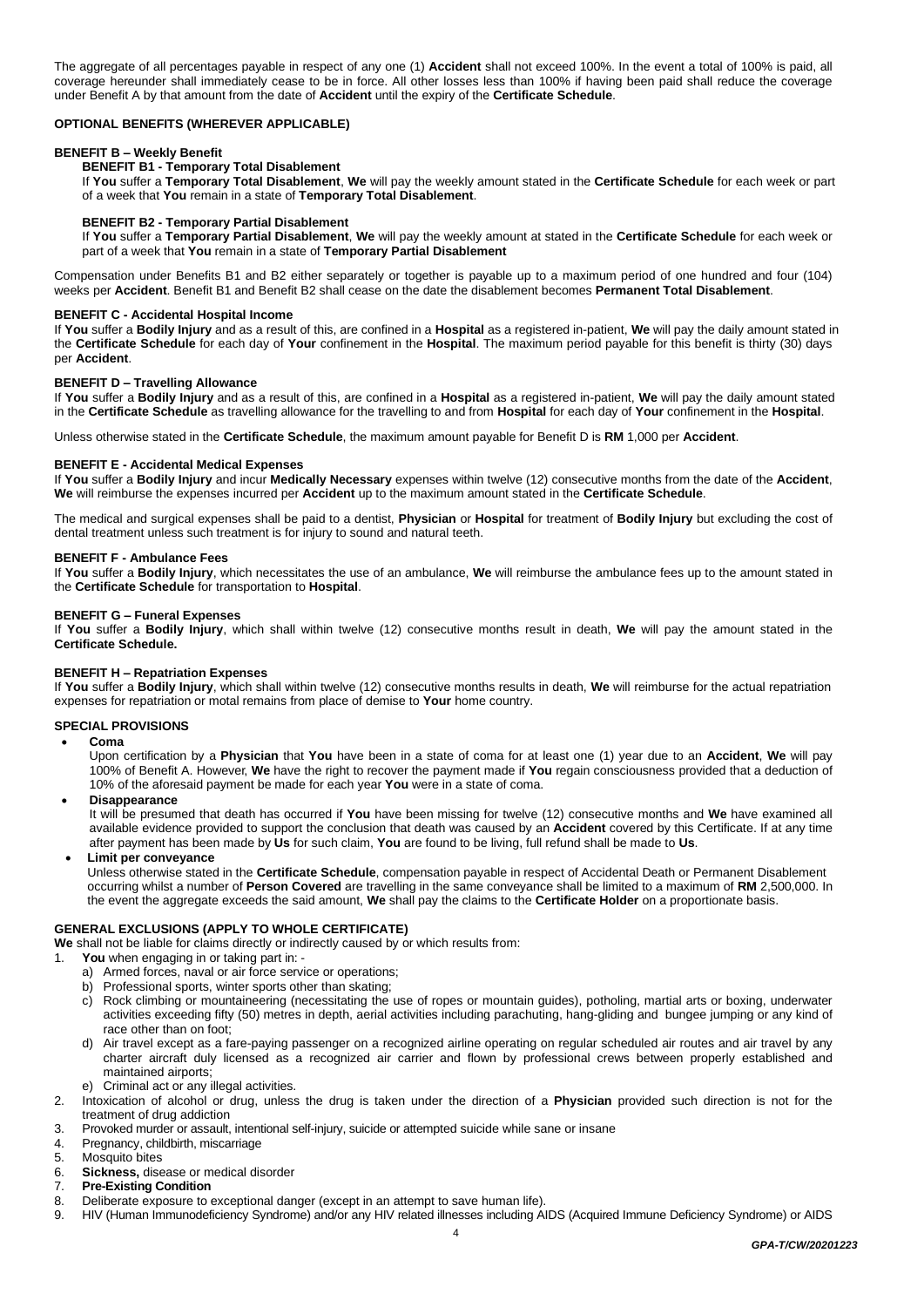Related Complex (ARC) however caused and/or any mutant derivatives, variations or treatment thereof however caused.

- 10. Direct participation in riot or civil commotion, invasion, acts of foreign enemies, hostilities (whether **War** be declared or not), rebellion, revolution, insurrection, mutiny or usurped power.
- 11. Ionizing radiation or contamination by radioactivity from any nuclear fuel or from any nuclear waste from the combustion of nuclear fuel. For the purpose of this exclusion combustion shall include any self-sustaining process of nuclear fission.
- 12. **War**, civil **War** whether declared or not
- 13. Any **Act of Terrorism**
- 14. Sanction **We** shall not be deemed to provide coverage or make any payments or provide any service or benefit to the **Certificate Holder**, **You** or other party to the extent that such cover, payment, service, benefit would violate any applicable trade or economic sanctions law or regulation.
- 15. Epidemic and/or pandemic.

# **CONDITIONS**

# **1. AGE LIMIT**

The age eligibility to qualify this Certificate ranges from sixteen (16) years old to sixty-five (65) years old and renewable up to seventyfive (75) years old. All ages refer to the age at **Your** next birthday.

# **2. ALTERATIONS**

**We** reserve the right to amend the contribution, terms and conditions of this Certificate and such alteration to this Certificate shall be valid if authorised by **Us** and endorsed hereon. **We** may by giving notice in writing to the **Certificate Holder** under registered letter to his last known address give seven (7) days**'** notice of any alterations to this Certificate with a valid reason.

# **3. ARBITRATION**

All differences arising out of this Certificate shall be referred to an Arbitrator who shall be appointed in writing by the parties in difference. In the event they are unable to agree on who is to be the Arbitrator within one (1) month of being required in writing to do so then both parties shall be entitled to appoint an Arbitrator each who shall proceed to hear the differences together with an Umpire to be appointed by both Arbitrators. However, this is provided that any disclaimer of liability by **Us** for any claim hereunder must be referred to an Arbitrator within twelve (12) calendar months from date of such disclaimer.

# **4. AUTOMATIC TERMINATION**

The Certificate shall automatically terminate on the earliest happening of the following events: -

- i. on the date the Certificate is cancelled;
- ii. on the date claim is made on one hundred percent (100%) of Benefit A;
- iii. on the next renewal date or contribution due date, whichever earlier, if the required contribution is not made within forteen (14) days from Certificate expiry date; or
- iv. on the next renewal date if **You** attain the maximum age limit at seventy-five (75) years old.

### **5. CANCELLATION**

**We** may give seven (7) days written notice of **Our** intention to terminate this Certificate by registered letter to the **Certificate Holder**'s last known address, in which case a proportion of the contribution corresponding to the unexpired **Period of Takaful** will be returned. Similarly, the **Certificate Holder** may, at any time cancel this Certificate by providing **Us** seven (7) days written notice in which **We** will retain the customary short period of contribution for the time the Certificate has been in force.

| CHUU TALCO OHAN APPIY.                   |                                                    |
|------------------------------------------|----------------------------------------------------|
| <b>Period Certificate is in</b><br>force | Percentage of annual<br>contribution to be charged |
| 2 months (minimum)                       | 40%                                                |
| 3 months                                 | 50%                                                |
| 4 months                                 | 60%                                                |
| 5 months                                 | 70%                                                |
| 6 months                                 | 75%                                                |
| Over 6 months                            | 100%                                               |

The following scale of short period rates shall apply:

# **6. CHANGE OF ADDRESS OR PARTICULARS**

The **Certificate Holder** shall give immediate notice to **Us** of any change in the **Certificate Holder**'s and/or **Your** occupation, business, duties or pursuits and make any additional contribution that may be required by **Us**. Before each renewal of the Certificate, the **Certificate Holder** must notify **Us** in writing of any injury, disease, physical defect or infirmity by which the **Certificate Holder** and/or **You** have been affected or has knowledge of.

### **7. CLAIMS PAYMENT**

Unless otherwise stated in this Certificate, all benefits payable under this Certificate shall be made to the **Certificate Holder**.

### **8. CLAIMS PROCEDURE**

On the happening of any claim under this Certificate:

- i. Written notice stating details of the claim shall be given to **Us** within fourteen (14) days after the occurrence of the incident.
- ii. **You** should procure and act upon proper **Physician** advice as soon as practicable.
- iii. All certificates, information and evidence required by **Us** must be at the expense of the claimant in the form prescribed by **Us**.
- iv. **You** may have to undergo further medical examination as required by **Us** at **Our** expense.
- v. In the event of death, **We** shall be entitled to have a post-mortem examination and notice shall when practicable be given to **Us** before interment or cremation stating the time and place of any inquest appointed.

### **9. CONDITION PRECEDENT TO LIABILITY**

The due observance and fulfillment of the terms, provisions and conditions of this Certificate by the **Certificate Holder** and each of **You** in so far as they relate to anything to be done or not to be done or complied with by them shall be conditions precedent to any liability of **Ours**.

### **10. COOLING-OFF PERIOD**

If the Certificate shall have been issued and for any reason whatsoever that the **Certificate Holder** shall decide not to take up the Certificate, the **Certificate Holder** may return the Certificate to **Us** for cancellation provided such request for cancellation is delivered by **Certificate Holder** to **Us** within fifteen (15) days from the date of delivery of the Certificate. The **Certificate Holder** is entitled to the return of the full contribution made provided there is no claim incurred on the Certificate. In the event of a claim(s) has been made, no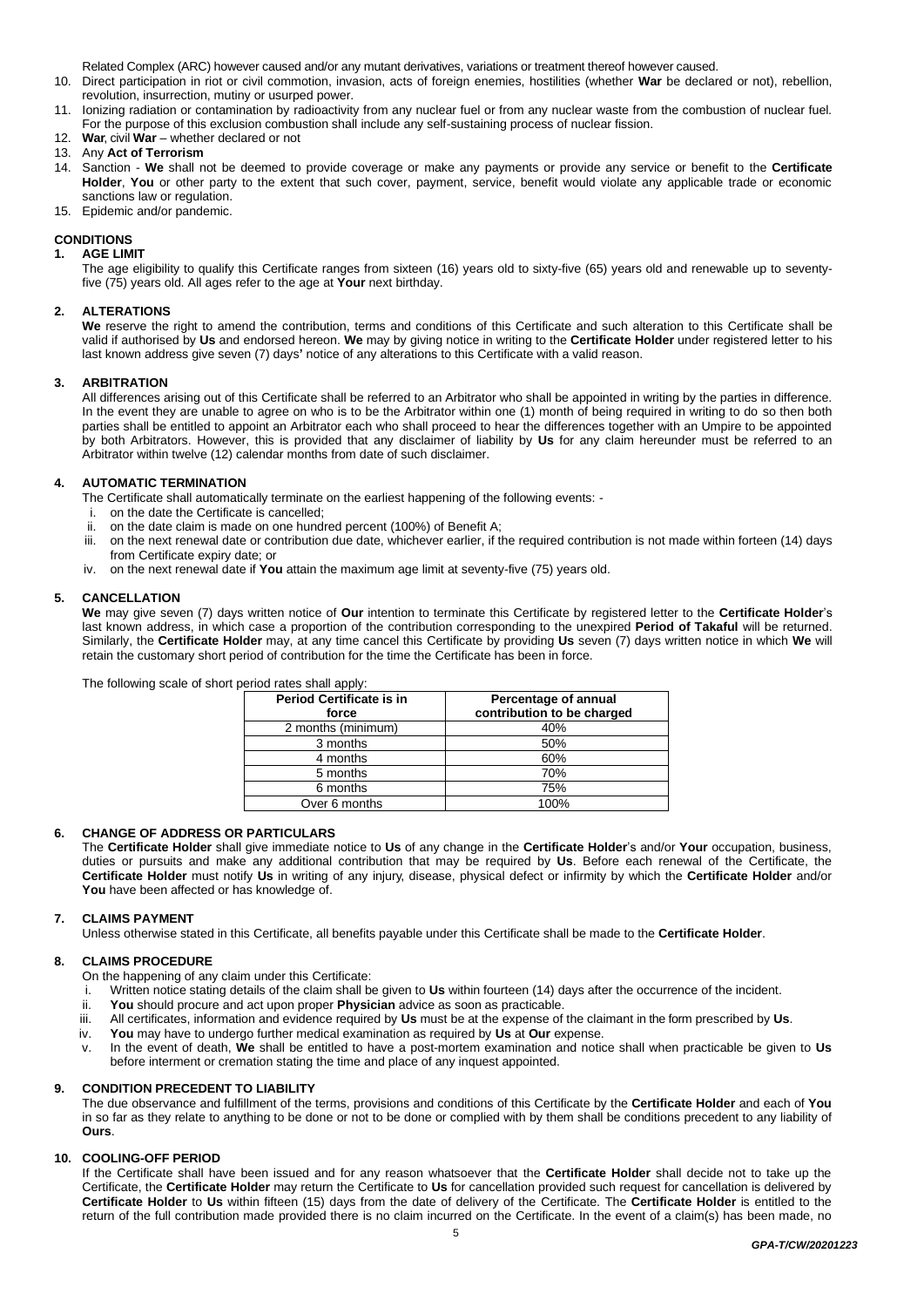# **11. CURRENCY AND EXCHANGE RATES**

- 
- i. All payments will be made in Ringgit Malaysia (**RM**). All contributions shall be made in Ringgit Malaysia (RM).
- iii. In the event that **You** are admitted to a **Hospital** and/or receive medical treatment outside Malaysia and render bills in a currency other than Ringgit Malaysia (**RM**), **We** shall indemnify in Ringgit Malaysia (**RM**) based on the quoted exchange rate (open market rate if a free market, official rate if not a free market) on the date **You** are discharged from **Hospital**.

# **12. DUTY OF DISCLOSURE**

Consumer Takaful Contract - Where the **Certificate Holder** has applied for this Takaful wholly for purposes unrelated to the **Certificate Holder**'s trade, business or profession, the **Certificate Holder** had a duty to take reasonable care not to make a misrepresentation in answering the questions in the Proposal Form (or when the **Certificate Holder** applied for this takaful) i.e. the **Certificate Holder** should has answered the questions fully and accurately. Failure to have taken reasonable care in answering the questions may result in avoidance of the **Certificate Holder'**s contract of takaful, refusal or reduction of the **Certificate Holder**'s claim(s), change of terms or termination of the **Certificate Holder**'s contract of takaful in accordance with the remedies in Schedule 9 of the Islamic Financial Services Act 2013. The **Certificate Holder** is also required to disclose any other matter that the **Certificate Holder** knews to be relevant to **Our** decision in accepting the risks and determining the rates and terms to be applied. The **Certificate Holder** also has a duty to tell **Us** immediately if at any time after the **Certificate Holder**'s contract of takaful has been entered into, varied or renewed with **Us** any of the information given in the Proposal Form (or when the **Certificate Holder** applied for this takaful) is inaccurate or has changed.

Non-Consumer Takaful Contract - Where the **Certificate Holder** has applied for this Takaful for purposes related to the **Certificate Holder**'s trade, business or profession, the **Certificate Holder** had a duty to disclose any matter that the **Certificate Holder** know to be relevant to **Our** decision in accepting the risks and determining the rates and terms to be applied and any matter a reasonable person in the circumstances could be expected to know to be relevant otherwise it may result in avoidance of the **Certificate Holder**'s contract of takaful, refusal or reduction of the **Certificate Holder**'s claim(s), change of terms or termination of the **Certificate Holder**'s contract of takaful. The **Certificate Holder** also has a duty to tell **Us** immediately if at any time after the **Certificate Holder**'s contract of takaful has been entered into, varied or renewed with **Us** any of the information given in the Proposal Form (or when the **Certificate Holder** applied for this takaful) is inaccurate or has changed.

#### **13. GOVERNING LAW**

Any interpretation of this Certificate relating to its construction, validity or operation shall be interpreted in accordance with Malaysia Law.

# **14. GRACE PERIOD**

A Grace Period of fourteen (14) days from the contribution due date will be allowed for each contribution made. During such fourteen (14) days, **We** shall remain liable if by the last of such days, the contribution is actually made. If the contribution is not made in respect of this Certificate Contract by the end of the Grace Period, this Certificate Contract shall be deemed as terminated at the expiry date of the Certificate.

#### **15. LANGUAGE**

In the event of discrepancy, ambiguity and conflict in interpreting any term or condition, the English version shall prevail and supersede the Bahasa Malaysia version.

# **16. MISSTATEMENT OR OMISSION OF MATERIAL FACT**

If:

- (a) any answer or representation by the **Certificate Holder,** before this contract of takaful is entered into, varied or renewed, in or to any proposal or declaration or query, has been deliberately or recklessly incorrectly stated in any respect; or
- (b) before this contract of takaful is entered into, varied or renewed, the **Certificate Holder** has failed to disclose any fact the **Certificate Holder** knew to be relevant to **Our** decision on whether to accept the risk or not and the rates and the terms to be applied; or
- (c) any claim made shall be fraudulent or exaggerated, or if any false declaration or statement shall be made in support of such claim.

then in any of the above cases, this Certificate shall be void.

# **17. NON-ASSIGNMENT**

This Certificate is non-assignable and **We** shall not recognise or be affected by any trust, charge, lien or assignment relating to this Certificate. Any receipt or discharge which the **Certificate Holder** may grant to **Us** for any sum covered or compensation under this Certificate shall be deemed a final and complete discharge of all **Our** liability in respect of any and every injury or contingency (including death) resulting **You** in consequence of the claim whether resulting before or after the date of such receipt or discharge.

### **18. NOTICE**

Every notice or communication to **Us** shall be in writing and sent to **Us.** No alterations in the terms of this Certificate, nor any endorsement thereon, will be held valid unless the same is signed or initialled by **Our** authorised representative.

### **19. CONTRIBUTION WARRANTY**

It is a fundamental and absolute special condition of this Certificate that the contribution due must be made and received by **Us** within sixty (60) days from the **Effective Date**. If this condition is not complied with then this Certificate is automatically cancelled, and **We** shall be entitled to the pro rata contribution for the period they have been on risk. Where the contribution should be made pursuant to this warranty is received by **Our** authorised agent, the contribution shall be deemed to be received by **Us** for the purposes of this warranty and the onus of proving that the contribution shall be deemed was received by a person, including an takaful agent, who was not authorised to receive such contribution shall lie on **Us**. Subject otherwise to the terms and conditions of this Certificate.

#### **20. TAX**

All contribution and fees should be made under this Certificate may be subject to **Tax**. If **Tax** is imposed, it will be stated in the invoice and **We** reserve the right to claim or collect the **Tax** from **You** in addition to the contribution and/or fees shoul be made under this Certificate.

**21.** Where the context so permits, words importing the singular number only shall include the plural number and vice versa and words importing the masculine gender only shall include the feminine gender and neuter gender and words importing persons shall include corporations.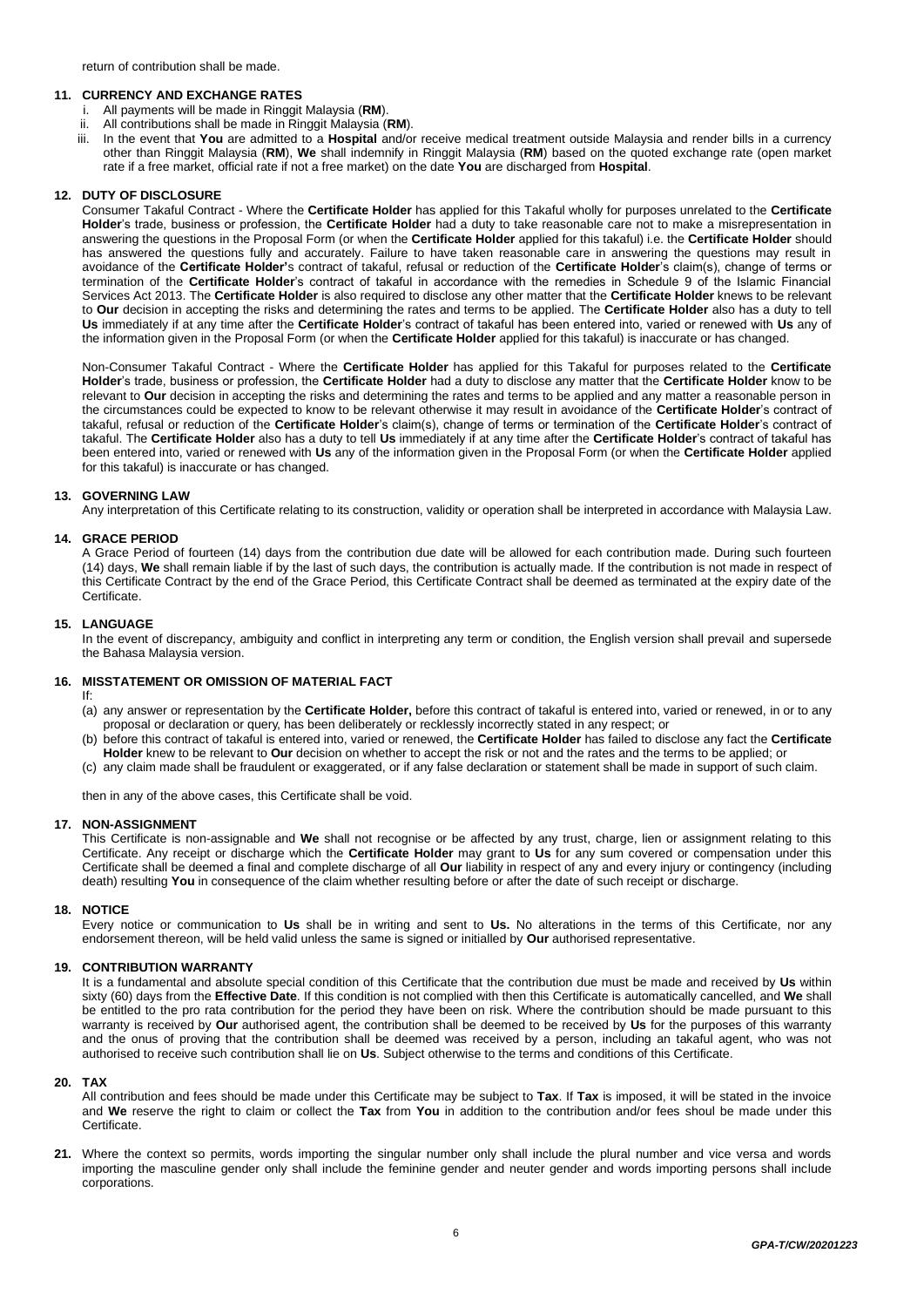# **NOTICE UNDER PERSONAL DATA PROTECTION ACT 2010 (PDPA)**

The Personal Data Protection Act 2010 (hereinafter referred to as 'the Act'), which regulates the processing of personal data in commercial transactions, applies to Zurich General Takaful Malaysia Berhad ("hereinafter referred to as "We/Us/Our"). You may make inquiries, complaints, request for access, update, correct or change any of Your personal data, limit the processing of Your personal data and/or to optout of Our use at any time hereafter by submitting such request to Us by sending an email to callcentre@zurich.com.my. Requests for opt-out must state clearly the full name, identity document number, certificate number, telephone number and address of the person making such request.

The processing of Your personal data is subject to Our Personal Data Protection Notice as published on corporate website www.zurich.com.my.

# **SURPLUS SHARING**

We will manage Your takaful contributions by charging a Wakalah Fee as approved by the regulatory authorities under the principle of Wakalah, and subsequently continue to be placed into Takaful fund through General Risk Investment Account (GRIA). If at end of the **Period of Takaful**  stated in the **Certificate Schedule** attached to the Certificate, there is a net surplus in the GRIA, the net surplus shall be shared proportionately at 50:50 ratio among **Us** / the Takaful Operator and the **Certificate Holders t**hat have not incurred any claim and/or not received any benefits under the same class of risk as stated in the aforesaid **Certificate Schedule** whilst the Certificate is in force.

All retail **Certificate Holders** who have not incurred any claims during the previous coverage period are eligible for surplus distribution. The certificates and contributions must be for one (1) year of Takaful period and have expired by end of the declared financial year.

All corporate **Certificate Holders** who have not incurred any claims more than thirty percent (30%) of the gross contribution during the previous coverage period are eligible for the surplus distribution. Certificates and contribution must be for one (1) year of Takaful period and have expired by end of the declared financial year.

The eligibility and amount of the surplus to be distributed will be based on the recommendation made by **Our** Signing Actuary and endorsed by Shariah Committee and Board of Directors.

# **TREATMENT OF SMALL AMOUNT**

Small Amount shall mean any amount within the approved threshold arises from maturity, contribution excess, surrender, surplus distribution or claims that are to be made other than by way of electronic payment. The approved threshold is a maximum amount sets by Appointed Actuary and approves by Shariah Committee to determine the Small Amount which eligible to be channeled to donation. However, if **You** decide otherwise, **You** are required to submit a formal request to **Us**.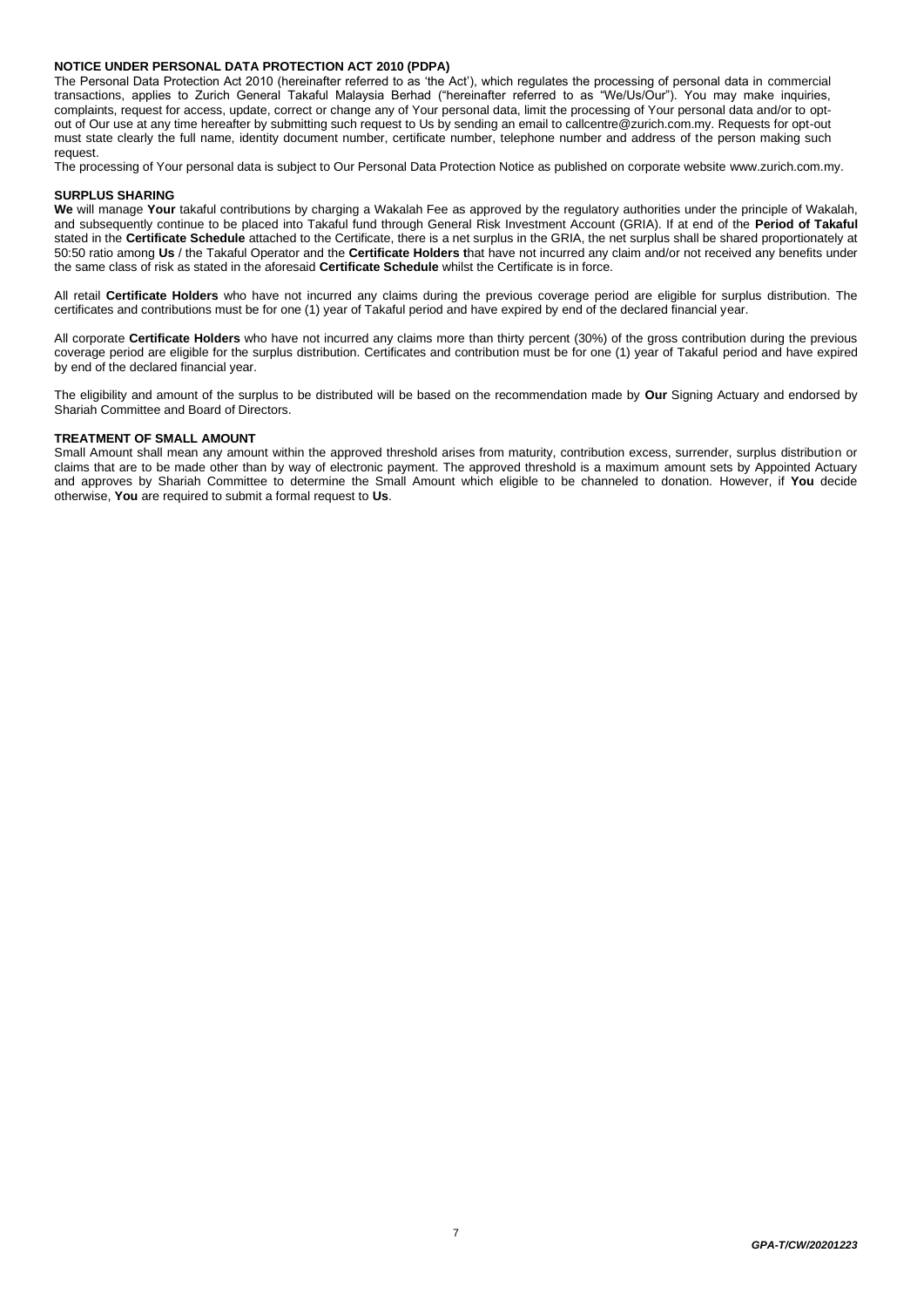# **IMPORTANT**

The **Certificate Holder** should read this Certificate carefully, and if any error or misdescription to be found herein, or if the cover be not in accordance with the **Certificate Holder**'s wishes, advice should at once be given to **Us** and the Certificate returned to **Us** for **Our** attention.

#### **PROCEDURES FOR MAKING TAKAFUL COMPLAINTS**

Please examine the takaful Certificate to ensure that it meets the **Certificate Holder**'s requirement.

To avoid misunderstanding, it is very important that the Certificate, **Certificate Schedule** and any endorsement attached therein be read thoroughly. If the **Certificate Holder** has any complaints or grievances pertaining to the Certificate, please contact the **Certificate Holder**'s agent, if any or get in touch with **Our** issuing office. **We** assure that the complaints will be attended to promptly. As a responsible takaful operator, **We** wish to bring to the **Certificate Holder**'s attention that the **Certificate Holder** could also address the **Certificate Holder**'s dissatisfaction to the Ombudsman For Financial Services (OFS) or to Bank Negara Malaysia's Customer Service Bureau (CSB) as listed below.

#### **Procedures for complaint to OFS**

If the **Certificate Holder** is not satisfied with **Our** decision, the **Certificate Holder** may write to the Mediator with details of the dispute and particulars of this Certificate.

If the Mediator makes an award against **Us**, the **Certificate Holder** is required to inform the Mediator of the **Certificate Holder**'s decision to accept or deny the award within fourteen (14) days.

If the **Certificate Holder** does not accept the award, the **Certificate Holder** may reject the decision of the Mediator. The **Certificate Holder** is free to institute a court proceeding against **Us** or refer it to Arbitration.

The **Certificate Holder** may communicate with **Us** at: **Zurich General Takaful Malaysia Berhad** Level 23A, Mercu 3, No. 3, Jalan Bangsar, KL Eco City, 59200 Kuala Lumpur, Malaysia. Tel: 03-2109 6000 Fax: 03-2109 6888 Call Centre: 1-300-888-622 Email: callcent[re@zurich.com.my](mailto:e@zurich.com.my)

#### The **Certificate Holder** may communicate with OFS at:

Ombudsman For Financial Services (OFS) (Formerly Known as Financial Mediation Bureau) Level 14, Main Block, Menara Takaful Malaysia, No. 4, Jalan Sultan Sulaiman, 50000 Kuala Lumpur Tel: 03-2272 2811 Fax: 03-2272 1577 Email[: enquiry@ofs.org.my](mailto:enquiry@ofs.org.my) Website[: www.ofs.org.my](http://www.ofs.org.my/)

#### **Procedures for complaint to CSB**

Alternatively, the **Certificate Holder** may put forward the dissatisfaction over **Our** conduct by writing to CSB giving details of the complaint and particulars of this Certificate to:

# **Contact Centre (BNMTELELINK)**

Laman Informasi Nasihat dan Khidmat (LINK), Bank Negara Malaysia, P.O. Box 10922, 50929 Kuala Lumpur Tel: 1-300-88-5465 (1-300-88-LINK) (Overseas: +603-2174 1717) Fax: +603-2174 1515 [Email: bnmtelelink@bnm.gov.my](mailto:bnmtelelink@bnm.gov.my)

# **Zurich General Takaful Malaysia Berhad**

Registration No. 201701045981(1260157-U) Level 23A, Mercu 3, No.3, Jalan Bangsar, KL Eco City, 59200 Kuala Lumpur, Malaysia. Tel: 03-2109 6000 Fax: 03-2109 6888 Call Centre: 1-300-888-622 [www.zurich.com.my](http://www.zurich.com.my/)



The trademarks depicted are registered in the name of Zurich Insurance Company Ltd in many jurisdictions worldwide.

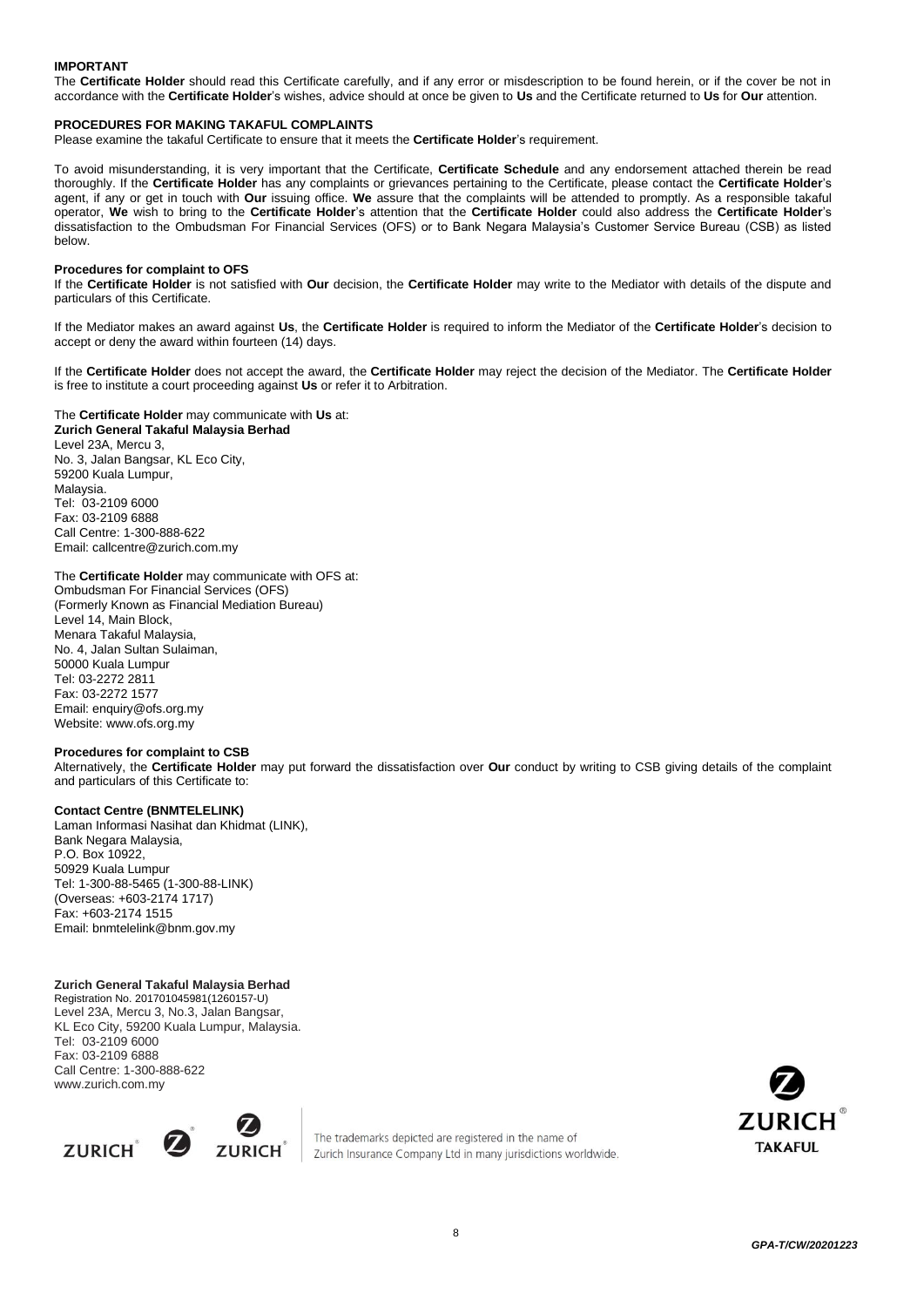# **Group Personal Accident (GPA) Takaful Sijil**



### **Kontrak Takaful Pengguna**

Sijil dikeluarkan sejajar dengan caruman yang dibuat yang ditentukan dalam **Jadual Sijil** dan menurut kepada kenyataan yang telah dikemukakan di dalam borang cadangan (atau semasa **Pemilik Sijil** membuat permohonan takaful ini) dan segala kenyataan yang telah dibuat oleh **Pemilik Sijil** pada atau semasa penyerahan borang cadangan (atau semasa **Pemilik Sijil** membuat permohonan takaful ini) dan pada masa perjanjian ini ditandatangani. Jawapan dan sebarang pernyataan lain yang **Pemilik Sijil** berikan akan menjadi sebahagian daripada kontrak takaful antara **Pemilik Sijil** dan pihak **Kami**. Walau bagaimanapun, sekiranya terdapat sebarang salah nyata semasa pra-kontrak berhubung dengan jawapan **Pemilik Sijil** atau di mana-mana pernyataan yang diberikan oleh **Pemilik Sijil**, hanya remedi yang terdapat dalam Jadual 9 Akta Perkhidmatan Kewangan Islam 2013 akan diguna pakai.

Sijil ini bertindak atas terma-terma dan syarat-syarat kontrak takaful seperti yang telah dipersetujui antara **Pemilik Sijil** dan pihak **Kami**.

#### **Kontrak Takaful Bukan Pengguna**

Sijil dikeluarkan sejajar dengan caruman yang dibuat yang ditentukan dalam **Jadual Sijil** dan menurut kepada kenyataan yang telah dikemukakan di dalam borang cadangan (atau semasa **Pemilik Sijil** membuat permohonan takaful ini) dan segala kenyataan yang telah dibuat oleh **Pemilik Sijil** pada atau semasa penyerahan borang cadangan (atau semasa **Pemilik Sijil** membuat permohonan takaful ini) dan pada masa perjanjian ini ditandatangani. Jawapan dan sebarang pernyataan lain yang **Pemilik Sijil** berikan akan menjadi sebahagian daripada kontrak takaful antara **Pemilik Sijil** dan pihak **Kami**. Sekiranya terdapat sebarang salah nyata pada pra-kontrak berhubung dengan jawapan **Pemilik Sijil** atau di manamana pernyataan yang diberikan oleh **Pemilik Sijil**, ia mungkin mengakibatkan pembatalan kontrak takaful, keengganan atau pengurangan gantirugi, perubahan terma atau penamatan kontrak takaful **Anda**.

Sijil ini bertindak atas terma-terma dan syarat-syarat kontrak takaful seperti yang telah dipersetujui antara **Pemilik Sijil** dan pihak **Kami**.

Sekiranya Akaun Pelaburan Risiko Am (GRIA) mempunyai baki yang tidak mencukupi untuk membayar manfaat Takaful **Anda** dalam **Tempoh Takaful**, **Kami** akan menampung baki dalam GRIA di bawah prinsip Qard (pinjaman) dengan syarat kekurangan tersebut bukan disebabkan kecuaian **Kami**. Jika kekurangan itu adalah disebabkan oleh kecuaian **Kami**, **Kami** akan membuat pindahan secara langsung untuk menampung kekurangan tersebut. **Anda** selanjutnya bersetuju bahawa lebihan masa depan **Anda** yang diperolehi daripada GRIA dalam **Tempoh Takaful Anda** boleh digunakan untuk membayar tunggakan Qard dalam GRIA (jika ada) kepada **Kami**.

#### **DEFINISI**

Terdapat beberapa perkataan tertentu yang ditakrifkan seperti yang di bawah. Perkataan ini mempunyai maksud yang sama apabila digunakan dalam Sijil ini. Perkataan ini telah **ditebalkan** dan bermula dengan huruf besar (contoh: **Orang Yang Dilindungi**, **Anda**)

#### **Kemalangan**

bermaksud kejadian yang berlaku secara tiba-tiba, tidak dijangka dan secara kebetulan tanpa diduga dalam **Tempoh Takaful**.

#### **Tindakan Keganasan**

bermaksud suatu tindakan, termasuk penggunaan kekerasan atau keganasan, mana-mana orang atau kumpulan orang, sama ada bertindak secara perseorangan atau bagi pihak atau berkaitan hubungan dengan mana-mana organisasi, untuk tujuan politik, agama atau ideologi termasuk niat untuk mempengaruhi mana-mana kerajaan dan/atau membuatkan orang awam dalam ketakutan.

#### **Kecederaan Badan**

bermaksud kecederaan secara tunggal dan langsung akibat **Kemalangan** dan tidak termasuk kecederaan yang diakibatkan oleh sebarang penyakit, kesakitan atau masalah kesihatan.

### **Pemilik Sijil**

bermaksud pemilik sijil yang dinamakan sebagai Pemilik Sijil dalam **Jadual Sijil**.

#### **Jadual Sijil**

Jadual sijil yang mengandungi butir-butir **Pemilik Sijil** dan **Anda**, jumlah yang dilindungi dan **Tempoh Takaful**. Jadual Sijil membentuk sebahagian daripada Sijil ini.

#### **Tarikh Mula**

bermaksud tarikh perlindungan takaful di dalam Sijil ini mula berkuat kuasa seperti yang dinyatakan di dalam **Jadual Sijil**.

# **Hospital**

bermaksud pertubuhan yang ditubuhkan dan didaftarkan sewajarnya sebagai hospital untuk penjagaan dan rawatan orang yang sakit dan cedera sebagai pesakit berbayar, dan yang: -

- i. mempunyai kemudahan untuk diagnosis dan pembedahan utama;
- ii. menyediakan khidmat kejururawatan dua puluh empat (24) jam sehari oleh jururawat yang berdaftar dan berkelayakan;
- iii. di bawah penyeliaan **Pengamal Perubatan**; dan
- iv. bukan klinik, tempat untuk orang ketagih alkohol dan dadah, pusat jagaan atau rumah pemulihan atau rumah orang tua atau pertubuhan yang serupa.

#### **Penghospitalan**

bermaksud dimasukkan ke **Hospital** sebagai pesakit dalam yang berdaftar untuk rawatan yang **Perlu Dari Segi Perubatan** bagi kejadian yang dilindungi atas cadangan **Pengamal Perubatan**. Pesakit tidak boleh dianggap sebagai pesakit dalam jika pesakit tidak tinggal di **Hospital** secara fizikal sepanjang tempoh dimasukkan ke **Hospital**.

# **Kehilangan Pendengaran**

bermaksud kehilangan pendengaran secara kekal dan tidak boleh dipulihkan.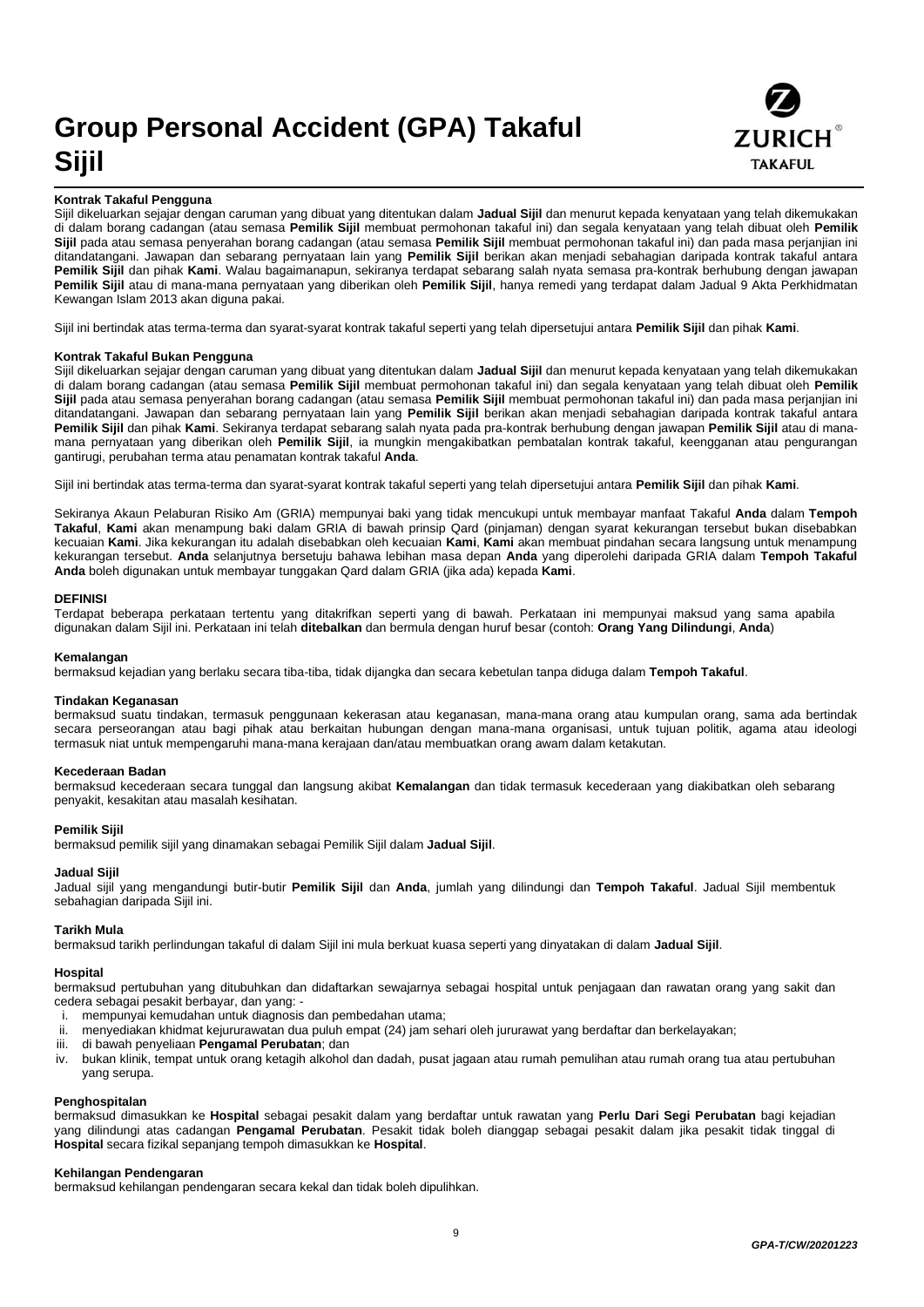# **Kehilangan Anggota Badan**

bermaksud kehilangan akibat permisahan secara fizikal pada atau di atas pergelangan tangan atau sendi buku lali.

#### **Kehilangan Penglihatan**

bermaksud kehilangan penglihatan yang tidak dapat dipulihkan secara keseluruhan dan kekal.

#### **Kehilangan Upaya Bertutur**

bermaksud ketidakupayaan kekal dan menyeluruh untuk berkomunikasi secara lisan.

#### **Kehilangan Penggunaan**

bermaksud kehilangan upaya fungsian secara menyeluruh dan kekal dan dianggap sebagai kehilangan seluruh anggota badan atau organ tersebut dan bukan dari segi ketidakupayaan profesional atau pekerjaan **Anda**.

#### **Perlu Dari Segi Perubatan**

bermaksud khidmat perubatan yang:<br>i. selaras dengan diagnosis dan ra

- i. selaras dengan diagnosis dan rawatan perubatan biasa bagi kejadian yang dilindungi;
- menurut piawai amalan perubatan yang baik, selaras dengan piawai semasa bagi rawatan perubatan profesional, juga dengan manfaat kesihatan yang sah;
- iii. bukan untuk kemudahan **Anda** atau **Pengamal Perubatan**, dan tidak dapat diperoleh sewajarnya di luar **Hospital** (jika dimasukkan ke wad sebagai pesakit dalam);
- iv. bukan berbentuk eksperimen, penyelidikan atau kajian, pencegahan atau penyaringan; dan
- v. yang bayarannya berpatutan, munasabah dan biasa bagi rawatan itu.

#### **Tempoh Takaful**

bermaksud tempoh Sijil seperti yang dinyatakan dalam **Jadual Sijil.**

#### **Hilang Upaya Menyeluruh dan Kekal**

bermaksud hilang upaya yang disebabkan semata-mata secara langsung dan bebas daripada semua sebab lain kecuali akibat **Kecederaan Badan** serta berlaku dalam tempoh tiga ratus enam puluh lima (365) hari berturut-turut dan kemungkinan besar mencegah **Anda** secara sepenuhnya daripada melakukan sebarang pekerjaan untuk seumur hidup dan yang mana tiada harapan untuk sembuh.

#### **Orang Yang Dilindungi/Anda**

bermaksud orang yang dilindungi dan dinyatakan dalam **Jadual Sijil**.

#### **Pengamal Perubatan**

bermaksud pengamal perubatan berdaftar yang layak dan berlesen:

- i. untuk mengamalkan perubatan barat dan yang, semasa memberikan rawatan tersebut, mengamalkannya mengikut skop pelesenan dan latihannya di bawah mana-mana undang-undang yang terpakai dalam kawasan amali geografi, dan
- ii. tidak termasuk **Anda** atau ahli keluarga terdekat **Anda**, contoh adik-beradik, suami/isteri, anak atau ibu bapa.

#### **Keadaan Sedia Ada**

bermaksud ketidakupayaan yang sewajarnya diketahui oleh **Anda** sebelum tarikh mula **Tempoh Takaful**. **Anda** dianggap wajar mengetahui tentang keadaan sedia ada itu apabila:-

- i. **Anda** telah atau sedang menerima rawatan;
- nasihat perubatan, diagnosis, penjagaan atau rawatan telah diberikan atau dicadangkan;
- iii. gejala yang jelas dan ketara dapat atau telah dilihat; atau
- iv. **Anda** mengetahui kewujudannya yang mana adalah jelas kepada orang yang berfikiran waras.

#### **RM**

bermaksud dalam Ringgit Malaysia; mata wang Malaysia.

#### **Penyakit**

hendaklah bemaksud keadaan fizikal yang ditunjukkan dari segi patologi berbeza daripada keadaan kesihatan yang normal. Penyakit termasuk kesakitan dan sakit.

#### **Cukai**

bermaksud sebarang cukai, levi atau duti langsung atau tidak langsung, masa kini atau masa depan, termasuk cukai penggunaan atau sebarang cukai sepertinya yang dikenakan ke atas barangan dan perkhidmatan oleh kerajaan atau pihak berkuasa cukai.

#### **Hilang Upaya Sebahagian Sementara**

bermaksud hilang upaya yang disebabkan oleh semata-mata, secara langsung dan bebas dari sebab lain kecuali disebabkan oleh **Kecederaan Badan** serta berlaku dalam tempoh dua puluh (20) hari dari tarikh berlakunya **Kemalangan** dan ianya mencegahkan **Anda**  daripada melakukan sebahagian besar daripada pekerjaan, kerjaya atau perniagaan **Anda** secara berterusan.

#### **Hilang Upaya Keseluruhan Sementara**

bermaksud hilang upaya yang disebabkan oleh semata-mata, secara langsung dan bebas dari sebab lain kecuali disebabkan oleh **Kecederaan Badan** serta berlaku dalam tempoh dua puluh (20) hari dari tarikh berlakunya **Kemalangan** dan ianya mencegahkan **Anda**  daripada melakukan kesemua daripada pekerjaan, kerjaya atau perniagaan **Anda** secara berterusan.

#### **Peperangan**

bermaksud suatu aktiviti kekerasan antara dua (2) atau lebih negara, yang dijalankan bagi sebarang tujuan, atau konflik bersenjata antara kuasa berdaulat, atau permusuhan terbuka yang diisytiharkan atau tidak diisytiharkan dan permusuhan terbuka atau keadaan negara di mana terdapat gangguan perhubungan aman, dan perbalahan umum menggunakan kekerasan, yang kedua-duanya dibenarkan atau tidak dibenarkan oleh pemerintahnya.

#### **Kami**

merujuk kepada Zurich General Takaful Malaysia Berhad.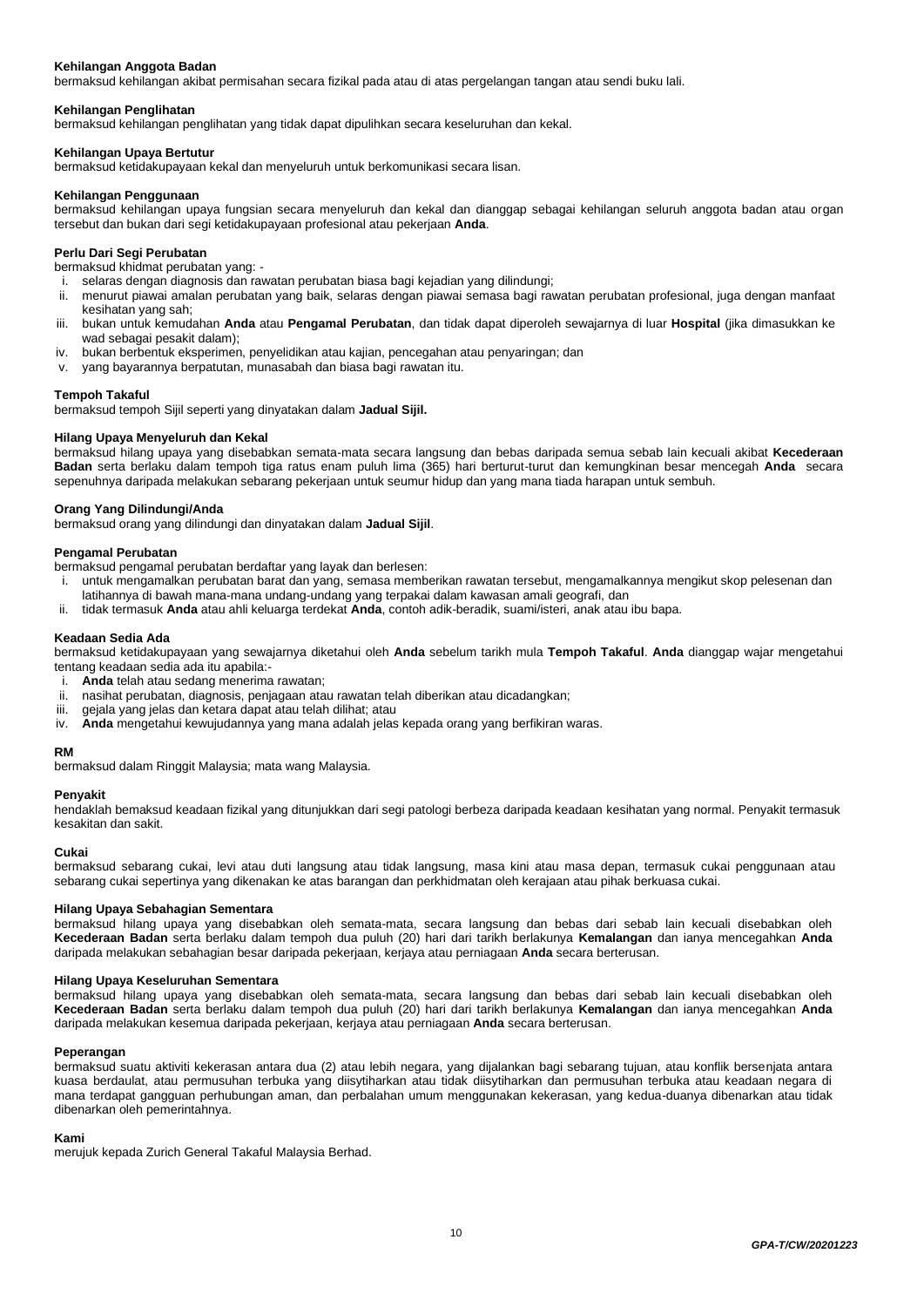# **PERLINDUNGAN**

#### **MANFAAT A – Kematian dan Hilang Upaya Kekal Akibat Kemalangan**

Sekiranya **Anda** mengalami **Kecederaan Badan**, di mana dalam tempoh dua belas (12) bulan yang berturut-turut menyebabkan kematian atau hilang upaya yang dinyatakan di dalam Jadual Manfaat berikut, **Kami** akan membayar jumlah yang dinyatakan di dalam **Jadual Sijil** mengikut peratusan jumlah yang dilindungi seperti yang dinyatakan di dalam Jadual Manfaat.

# **JADUAL MANFAAT**

| Keterangan Hilang Upaya                                                     |                                                    | <b>Peratus Jumlah</b><br>Yang Dilindungi (%) |
|-----------------------------------------------------------------------------|----------------------------------------------------|----------------------------------------------|
| Kematian Akibat Kemalangan<br>Kehilangan Anggota Badan (dua anggota badan)  |                                                    | 100%                                         |
| Kehilangan kedua-dua belah tangan, atau kesemua jari dan kedua-dua ibu jari |                                                    | 100%                                         |
| Lumpuh Sepenuhnya                                                           |                                                    | 100%                                         |
| Tidak siuman sepenuhnya                                                     |                                                    | 100%                                         |
| Kecederaan yang mengakibatkan terlantar sakit di katil secara kekal         |                                                    | 100%                                         |
| Sebarang kecederaan lain yang menyebabkan Hilang Upaya Menyeluruh dan Kekal |                                                    | 100%                                         |
| Kehilangan tangan dari paras bahu                                           |                                                    | 100%                                         |
| Kehilangan tangan antara paras bahu dan siku                                |                                                    | 100%                                         |
| Kehilangan tangan dari paras siku                                           |                                                    | 100%                                         |
| Kehilangan tangan antara siku dan pergelangan tangan                        |                                                    | 100%                                         |
| Kehilangan tangan diparas pergelangan tangan                                |                                                    | 100%                                         |
| Kehilangan kaki                                                             | di paras pinggul                                   |                                              |
|                                                                             | diantara lutut dan pinggul                         | 100%                                         |
|                                                                             | di bawah lutut                                     | 100%                                         |
| Mata: Kehilangan                                                            | seluruh mata                                       | 100%                                         |
|                                                                             | Penglihatan                                        | 100%                                         |
|                                                                             | Penglihatan, kecuali bayangan cahaya               | 100%                                         |
|                                                                             | kanta                                              | 50%                                          |
| Kehilangan empat (4) jari dan satu (1) ibu jari di sebelah tangan           |                                                    | 50%                                          |
| Kehilangan empat (4) jari                                                   |                                                    | 50%                                          |
| Kehilangan ibu jari                                                         | kedua-dua falanks                                  | 40%                                          |
|                                                                             | satu (1) falanks                                   | 25%                                          |
| Kehilangan jari telunjuk                                                    | tiga (3) falanks                                   | 10%                                          |
|                                                                             | dua (2) falanks                                    | 10%                                          |
|                                                                             | satu (1) falanks                                   | 8%<br>4%                                     |
| Kehilangan jari hantu                                                       | tiga (3) falanks                                   | 6%                                           |
|                                                                             | dua (2) falanks                                    | 4%                                           |
|                                                                             | satu (1) falanks                                   | 2%                                           |
| Kehilangan jari manis                                                       | tiga (3) falanks                                   | 5%                                           |
|                                                                             | dua (2) falanks                                    | 4%                                           |
|                                                                             | satu (1) falanks                                   | 2%                                           |
| Kehilangan jari kelengkeng                                                  | tiga (3) falanks                                   | 4%                                           |
|                                                                             | dua (2) falanks                                    | 3%                                           |
|                                                                             | satu (1) falanks                                   | 2%                                           |
| Kehilangan metakarpus                                                       | pertama atau kedua (tambahan)                      | 3%                                           |
|                                                                             | ketiga, keempat atau kelima (tambahan)             | 2%                                           |
| Kehilangan jari kaki                                                        | semua falanks                                      | 15%                                          |
|                                                                             | ibu jari, kedua-dua falanks                        | 5%                                           |
|                                                                             | Ibu jari, satu (1) falanks                         | 2%                                           |
|                                                                             | selain ibu jari, jika lebih daripada satu (1) jari |                                              |
|                                                                             | setiap satu                                        | 1%                                           |
| Kehilangan Pendengaran                                                      | kedua-dua belah telinga                            | 75%                                          |
|                                                                             | sebelah telinga                                    | 15%                                          |
| Kehilangan Upaya Bertutur                                                   |                                                    | 50%                                          |

Tahap kependekan anggota mesti disahkan menerusi laporan **Pengamal Perubatan.**

Sekiranya **Kecederaan Badan** tidak dinyatakan secara khusus, **Kami** berhak untuk menggunapakai peratusan jumlah yang dilindungi berdasarkan hilang upaya, yang pada pendapat **Kami** tidak bercanggah dengan peruntukan Jadual Manfaat di atas.

"Kehilangan" anggota badan atau sebahagian daripadanya hendaklah bermaksud sebarang kehilangan akibat pemisahan secara fizikal sebenar atau **Kehilangan Penggunaan** yang menyeluruh dan kekal.

**Kehilangan Penggunaan** anggota badan hendaklah dianggap sebagai kehilangan anggota badan.

Agregat semua peratusan yang boleh dibayar bagi mana-mana satu (1) **Kemalangan** tidak boleh melebihi seratus peratus (100%). Sekiranya 100% telah dibayar, semua perlindungan di bawah ini hendaklah berhenti berkuatkuasa. Semua kehilangan lain yang kurang daripada 100%,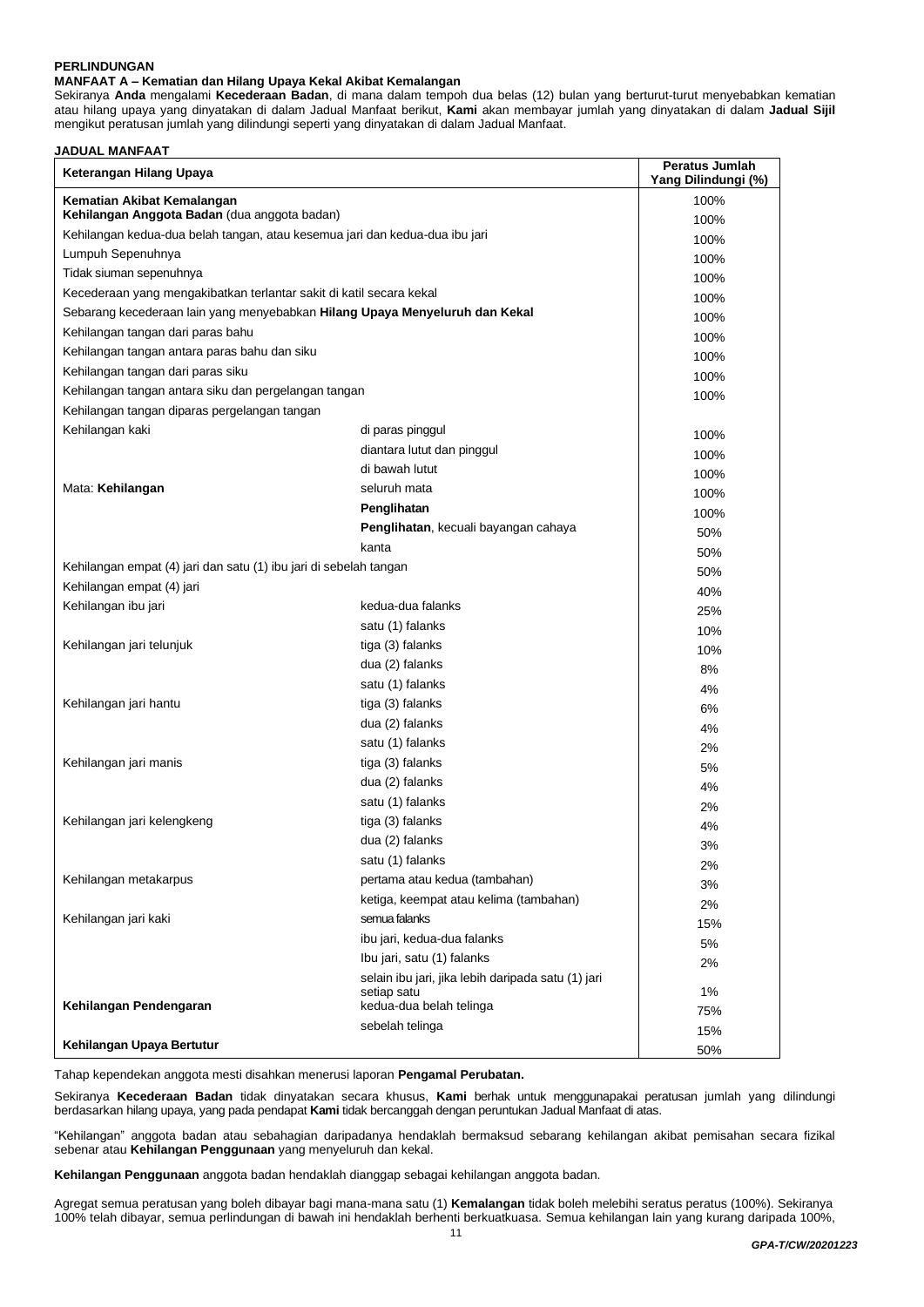jika dibayar, akan mengurangkan perlindungan bagi Manfaat A sebanyak jumlah tersebut dari tarikh **Kemalangan** sehingga tamat **Jadual Sijil**.

# **MANFAAT PILIHAN (YANG MANA BERKENAAN)**

# **MANFAAT B – Manfaat Mingguan**

# **MANFAAT B1 – Hilang Upaya Keseluruhan Sementara**

Sekiranya **Anda** mengalami **Hilang Upaya Keseluruhan Sementara**, **Kami** akan membayar jumlah mingguan seperti yang dinyatakan dalam **Jadual Sijil** bagi setiap minggu atau sebahagian daripada seminggu yang mana **Anda** berada dalam keadaan **Hilang Upaya Keseluruhan Sementara**.

#### **MANFAAT B2– Hilang Upaya Sebahagian Sementara**

Sekiranya **Anda** mengalami **Hilang Upaya Sebahagian Sementara**, **Kami** akan membayar jumlah mingguan seperti yang dinyatakan dalam **Jadual Sijil** bagi setiap minggu atau sebahagian daripada seminggu yang mana **Anda** berada dalam keadaan **Hilang Upaya Sebahagian Sementara**.

Pampasan di bawah Manfaat B1 dan B2 sama ada dibayar secara berasingan atau dibayar secara bersama akan dibayar sehingga tempoh maksimum seratus empat (104) minggu bagi setiap **Kemalangan**. Manfaat B1 dan B2 akan tamat sekiranya hilang upaya menjadi **Hilang Upaya Menyeluruh dan Kekal**.

# **MANFAAT C - Pendapatan Hospital Akibat Kemalangan**

Sekiranya **Anda** mengalami **Kecederaan Badan** dan disebabkan ini, dimasukkan ke **Hospital** sebagai pesakit dalam yang berdaftar, **Kami** akan membayar jumlah harian yang dinyatakan dalam **Jadual Sijil** bagi setiap hari ketika **Anda** dimasukkan ke **Hospital**. Tempoh maksimum yang dibayar di bawah manfaat ini ialah tiga puluh (30) hari bagi setiap **Kemalangan.** 

# **MANFAAT D – Elaun Perjalanan**

Sekiranya **Anda** mengalami **Kecederaan Badan** dan disebabkan ini, dimasukkan ke **Hospital** sebagai pesakit dalam yang berdaftar, **Kami** akan membayar jumlah harian yang dinyatakan dalam **Jadual Sijil** sebagai elaun perjalanan untuk perjalanan ke dan dari **Hospital** untuk setiap hari ketika **Anda** dimasukkan ke **Hospital**.

Kecuali dinyatakan sebaliknya dalam **Jadual Sijil,** jumlah bayaran maksimum bagi Manfaat D bagi setiap **Kemalangan** adalah **RM** 1,000.

#### **MANFAAT E – Perbelanjaan Perubatan Akibat Kemalangan**

Sekiranya **Anda** mengalami **Kecederaan Badan** dan menanggung perbelanjaan perubatan yang **Perlu Dari Segi Perubatan** dalam tempoh dua belas (12) bulan yang berturut-turut dari tarikh berlakunya **Kemalangan, Kami** akan membayar balik perbelanjaan yang dikenakan bagi setiap **Kemalangan** sehingga jumlah maksimum yang dinyatakan dalam **Jadual Sijil.**

Segala perbelanjaan perubatan dan pembedahan hendaklah dibayar kepada doktor gigi, **Pengamal Perubatan** atau **Hospital** untuk merawat **Kecederaan Badan** tetapi tidak termasuk kos rawatan pergigian melainkan jika rawatan tersebut dijalankan bagi merawat kecederaan yang dialami oleh gigi yang asal, sihat dan tiada masalah pergigian.

# **MANFAAT F – Bayaran Ambulans**

Sekiranya **Anda** mengalami **Kecederaan Badan**, dan memerlukan penggunaan perkhidmatan ambulans, **Kami** akan membayar balik bayaran ambulans mengikut kos ambulans sehingga jumlah yang dinyatakan dalam **Jadual Sijil** sebagai pengangkutan ke **Hospital**.

#### **MANFAAT G – Perbelanjaan Pengebumian**

Sekiranya **Anda** mengalami **Kecederaan Badan,** di mana dalam tempoh dua belas (12) bulan berturut-turut dan menyebabkan kematian, **Kami** akan membayar jumlah yang dinyatakan dalam **Jadual Sijil.**

# **MANFAAT H– Perbelanjaan Penghantaran Pulang**

Sekiranya **Anda** mengalami **Kecederaan Badan**, di mana dalam tempoh dua belas (12) bulan berturut-turut menyebabkan kematian, **Kami** akan membayar balik perbelanjaan yang sebenar bagi perbelanjaan penghantaran pulang mayat atau jenazah dari tempat kematian ke negara asal **Anda.**

#### **PERUNTUKAN KHAS**

• **Koma**

Setelah mendapat pengesahan oleh **Pengamal Perubatan** bahawa **Anda** telah berada dalam keadaan koma selama sekurangkurangnya satu (1) tahun akibat **Kemalangan**, **Kami** akan membayar 100% Manfaat A. Walau bagaimanapun, **Kami** mempunyai hak untuk mendapatkan pulangan pembayaran yang dibuat jika **Anda** memperoleh semula kesedaran dengan syarat potongan sebanyak 10% daripada pembayaran yang disebut di atas untuk setiap tahun **Anda** berada dalam keadaan koma.

• **Kehilangan**

Kematian akan dianggap telah berlaku sekiranya **Anda** telah hilang selama dua belas (12) bulan yang berturut-turut dan **Kami** telah memeriksa segala bukti yang ada untuk menyokong kesimpulan bahawa kematian adalah disebabkan oleh **Kemalangan** yang dilindungi oleh Sijil ini. Jika pada bila-bila masa selepas bayaran dibuat oleh **Kami** bagi tuntutan sedemikian, **Anda** ditemui masih hidup, bayaran balik sepenuhnya hendaklah dibuat kepada **Kami**.

#### • **Had setiap pengangkutan**

Kecuali dinyatakan sebaliknya dalam **Jadual Sijil**, pampasan yang perlu dibayar bagi Kematian Akibat Kemalangan atau Hilang Upaya Kekal yang berlaku semasa beberapa **Orang Yang Dilindungi** dalam perjalanan di dalam pengangkutan yang sama hendaklah terhad kepada maksimum **RM** 2,500,000.00. Sekiranya agregat melebihi jumlah tersebut, **Kami** akan membayar tuntutan kepada **Pemilik Sijil** berdasarkan nisbah yang sewajarnya.

### **PENGECUALIAN (BERKENAAN DENGAN SELURUH SIJIL)**

**Kami** tidak akan bertanggungjawab terhadap tuntutan yang secara langsung atau tidak langsung disebabkan oleh atau berpunca daripada:

- 1. Penglibatan atau penyertaan **Anda** dalam:
	- a) Anggota berpakaian seragam dan bersenjata, perkhidmatan atau operasi angkatan tentera laut atau udara;
	- b) Sukan profesional, sukan musim sejuk selain daripada meluncur ais;
	- c) Memanjat batu atau mendaki gunung (dengan keperluan menggunaan tali atau pemandu gunung), meneroka gua, seni mempertahankan diri atau tinju, aktiviti dalam air yang melebihi lima puluh (50) meter dalam, aktiviti udara termasuk payung terjun, peluncuran gantung dan terjun bungee atau sebarang jenis perlumbaan selain daripada yang menggunakan kaki;
	- d) Perjalanan udara kecuali sebagai penumpang yang membayar tambang dalam penerbangan yang diiktiraf dan dioperasi oleh manamana pesawat di laluan dan perjalanan udara yang dijadualkan dan perjalanan udara oleh mana-mana pesawat yang disewa dan dilesenkan dengan sewajarnya sebagai pengangkut udara yang diiktiraf dan diterbangkan oleh krew profesional di antara lapangan terbang yang ditubuhkan dan dikendalikan dengan betul;
	- Perbuatan jenayah atau sebarang kegiatan haram.
- 2. Dipengaruhi oleh alkohol atau dadah, kecuali dadah tersebut diambil atas arahan **Pengamal Perubatan** dengan syarat arahan tersebut bukan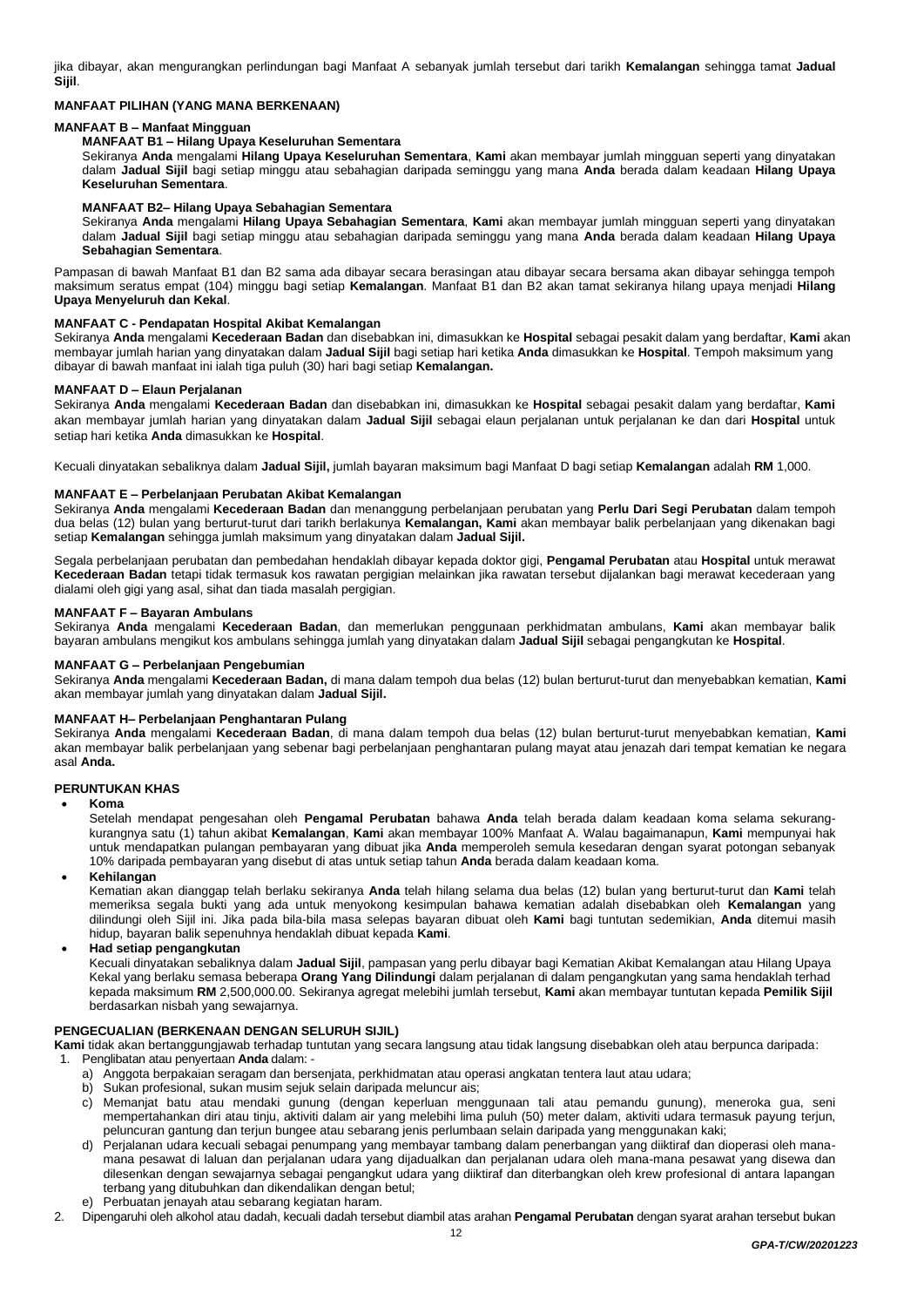untuk merawat penagihan dadah.

- 3. Pembunuhan atau serangan akibat provokasi, sengaja mencederakan diri sendiri, membunuh diri atau cubaan membunuh diri atau sebarang percubaan untuk berbuat demikian sama ada dalam keadaan siuman atau tidak siuman.
- 4. Kehamilan, kelahiran anak, keguguran.
- 5. Gigitan nyamuk
- 6. **Penyakit**, kesakitan atau sebarang masalah kesihatan
- 7. **Keadaan Sedia Ada**.
- 8. Sengaja mendedah kepada bahaya yang luar biasa (kecuali dalam usaha untuk menyelamatkan nyawa manusia).
- HIV (Virus Kurang Daya Ketahanan Manusia) dan/atau sebarang penyakit berkaitan dengan HIV termasuk AIDS (Sindrom Kurang Daya Tahan Penyakit) atau Kompleks Berkaitan AIDS (ARC), namun disebabkan dan/atau sebarang derivatif mutan, variasi atau rawatan yang disebabkan olehnya.
- 10. Penyertaan secara langsung dalam rusuhan atau kekecohan awam, pencerobohan, tindakan musuh asing, permusuhan (sama ada **Peperangan** diisytiharkan atau tidak), pemberontakan, revolusi, kebangkitan, pemberontakan tentera atau rampasan kuasa.
- 11. Radiasi pengionan atau pencemaran oleh aktiviti radio dari sebarang bahan api nuklear atau dari sebarang sisa nuklear daripada pembakaran bahan api nuklear. Bagi tujuan pengecualian ini, pembakaran hendaklah termasuk sebarang proses pembelahan nuklear sendiri.
- 12. **Peperangan** atau **Peperangan** saudara sama ada diisytiharkan atau tidak.
- 13. Sebarang **Tindakan Keganasan**
- 14. Sekatan **Kami** tidak akan memberi perlindungan atau membuat apa-apa bayaran atau memberikan apa-apa perkhidmatan atau manfaat kepada **Pemilik Sijil** atau **Anda** atau pihak lain setakat perlindungan, pembayaran, perkhidmatan dan manfaat yang mana akan melanggar mana-mana undang-undang atau peraturan sekatan perdagangan atau ekonomi yang berkenaan.
- 15. Wabak dan/atau pandemik.

#### **SYARAT 1. HAD UMUR**

Kelayakan umur untuk melayak Sijil ini adalah dari enam belas (16) tahun hingga enam puluh lima (65) tahun, dan boleh diperbaharui hingga tujuh puluh lima (75) tahun. Semua umur merujuk kepada umur **Anda** pada tarikh lahir yang berikutnya.

# **2. PENGUBAHAN**

**Kami** berhak untuk meminda caruman, terma dan syarat Sijil ini dan sebarang perubahan kepada Sijil ini adalah dianggap sah jika dibenarkan oleh **Kami** dan diendorskan ke atasnya. Sekiranya perubahan ini dilaksanakan, **Kami** akan memberikan notis bertulis kepada alamat terakhir **Pemilik Sijil** yang diketahui dalam tempoh tujuh (7) hari dari tarikh pengubahan syarat dan terma Sijil dengan alasan yang sah.

# **3. PENIMBANGTARA**

Segala percanggahan yang timbul daripada Sijil ini hendaklah dirujuk kepada seorang Penimbangtara yang perlu dilantik secara bertulis oleh pihak-pihak yang bercanggah. Jika mereka tidak dapat bersetuju tentang siapa yang akan menjadi Penimbangtara dalam tempoh satu (1) bulan selepas mereka diperlukan secara bertulis berbuat demikian, kedua-dua pihak berhak untuk melantik seorang Penimbangtara masing-masing yang akan mendengar penjelasan bersama dengan seorang Pengadil yang dilantik oleh kedua-dua Penimbangtara. Bagaimanapun, ini tertakluk kepada syarat bahawa sebarang penolakan tanggungan oleh **Kami** terhadap sebarang tuntutan di bawah Sijil ini mesti dirujuk kepada seorang Penimbangtara dalam tempoh dua belas (12) bulan kalendar daripada tarikh penolakan tanggungan tersebut.

# **4. PENAMATAN AUTOMATIK**

Sijil akan tamat secara automatik pada tarikh kejadian-kejadian berikut, yang mana Iebih awal:-

- i. pada tarikh Sijil ditamatkan;
- pada tarikh tuntuan dibuat ke atas seratus peratus (100%) daripada Manfaat A;
- iii. pada tarikh pembaharuan atau tarikh tamat tempoh caruman, yang mana lebih awal, sekiranya caruman yang diperlukan tidak dibuat dalam tempoh empat belas (14) hari dari tarikh tamat Sijil; atau
- iv. pada tarikh pembaharuan jika **Anda** mencapai had umur maksimum pada tujuh puluh lima (75) tahun.

# **5. PEMBATALAN**

**Kami** boleh memberikan notis bertulis tujuh (7) hari tentang hasrat **Kami** untuk menamatkan Sijil ini melalui surat berdaftar ke alamat terakhir **Pemilik Sijil** yang diketahui, dan sebahagian daripada caruman berkaitan dengan **Tempoh Takaful** yang belum tamat akan dipulangkan. Pada masa yang sama, **Pemilik Sijil** boleh, pada bila-bila masa membatalkan Sijil ini dengan memberikan notis bertulis tujuh (7) hari, dan **Kami** akan menyimpan caruman dikira pada skala kadar tempoh singkat bagi tempoh Sijil telah berkuatkuasa.

Berikut adalah skala kadar tempoh singkat yang akan digunakan :

| Tempoh Sijil berkuat | Peratusan caruman      |
|----------------------|------------------------|
| kuasa                | tahunan yang dikenakan |
| 2 bulan (minimum)    | 40%                    |
| 3 bulan              | 50%                    |
| 4 bulan              | 60%                    |
| 5 bulan              | 70%                    |
| 6 bulan              | 75%                    |
| Lebih 6 bulan        | 100%                   |

# **6. PERTUKARAN ALAMAT ATAU SEBARANG MAKLUMAT**

**Pemilik Sijil** hendaklah memberikan notis bertulis dengan segera kepada **Kami** sekiranya terdapat sebarang perubahan maklumat pekerjaan, perniagaan, tugas atau hobi **Pemilik Sijil** dan/atau **Anda** dan membuat caruman tambahan yang mungkin akan dikenakan oleh **Kami**. Sebelum setiap pembaharuan Sijil dilakukan, **Pemilik Sijil** mesti memberitahu **Kami** secara bertulis sekiranya terdapat sebarang kecederaan, kesakitan, kecacatan fizikal atau kelemahan fizikal di mana **Pemilik Sijil** dan/atau **Anda** telah sedar atau pun sedang atau telah mengalami.

### **7. BAYARAN TUNTUTAN**

Semua manfaat yang perlu dibayar di dalam Sijil ini akan dibuat kepada **Pemilik Sijil** melainkan dinyatakan sebaliknya dalam Sijil ini.

# **8. PROSEDUR TUNTUTAN**

Apabila berlaku sebarang tuntutan di bawah Sijil ini:-

i. Notis bertulis yang menyatakan butir-butir tuntutan hendaklah diberikan kepada **Kami** dalam tempoh empat belas (14) hari dari tarikh kejadian yang menyebabkan tuntutan sedemikian;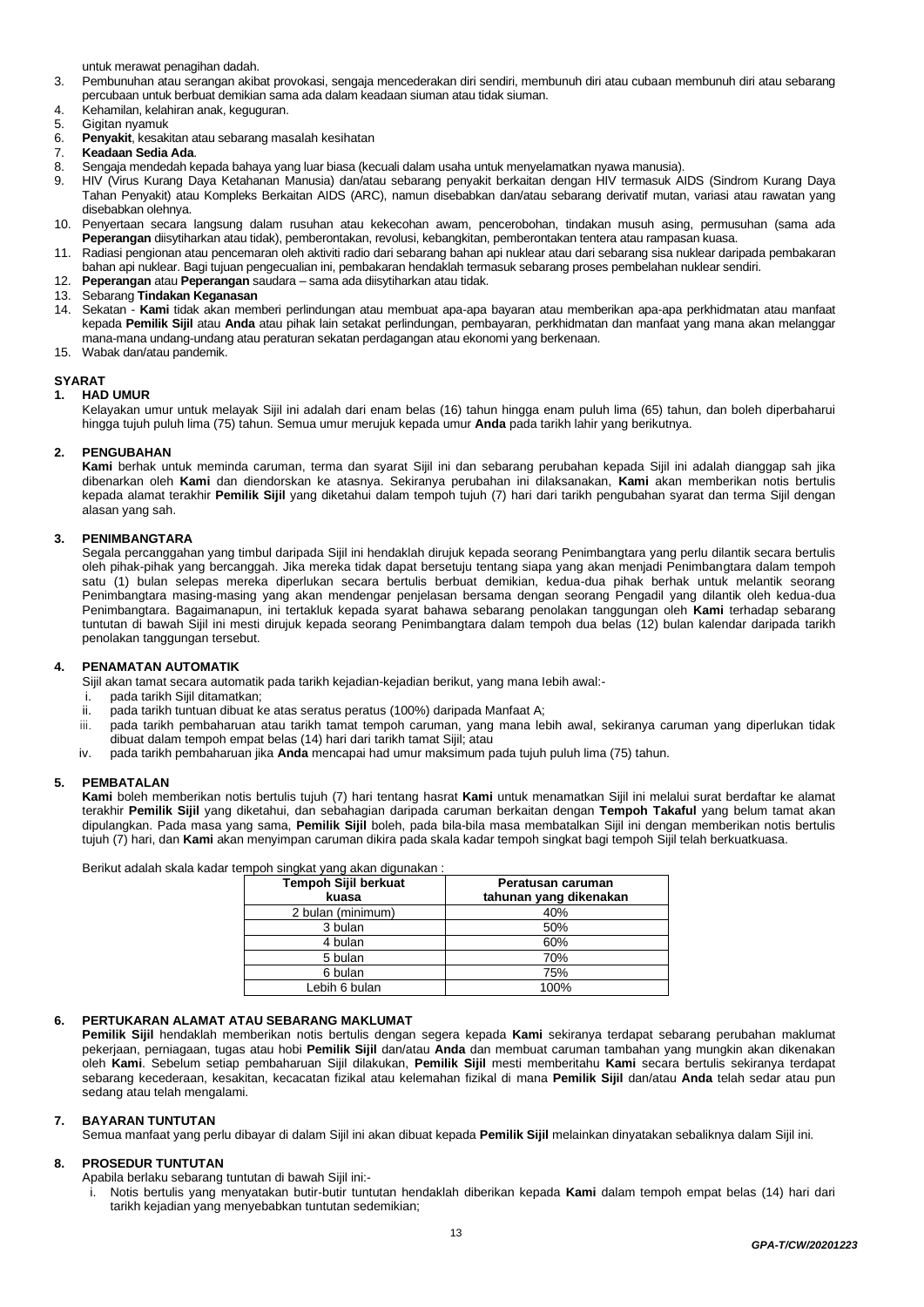- ii. **Anda** hendaklah mendapatkan dan bertindak atas nasihat **Pengamal Perubatan** yang wajar dengan secepat mungkin;
- iii. Segala sijil, maklumat dan keterangan yang diperlukan oleh **Kami** mestilah disediakan atas perbelanjaan pihak penuntut dalam bentuk yang ditetapkan oleh **Kami**;
- iv. **Anda** mungkin perlu menjalani pemeriksaan perubatan lanjut sebagaimana yang diperlukan oleh **Kami** atas perbelanjaan **Kami**.
- v. Sekiranya berlaku kematian, **Kami** berhak untuk meminta pemeriksaan bedah siasat dijalankan dan di mana boleh notis hendaklah diberikan kepada **Kami** sebelum pengebumian atau pembakaran mayat, menyatakan tempat dan masa untuk sebarang perbicaraan penyiasatan yang akan diadakan.

# **9. SYARAT SEBELUM TANGGUNGAN DITERIMA**

Sebagai syarat sebelum **Kami** menerima sebarang tanggungan, **Pemilik Sijil** dan setiap **Orang Yang Dilindungi** hendaklah mematuhi dan memenuhi peraturan-peraturan, peruntukan-peruntukan dan syarat-syarat Sijil ini dengan sewajarnya dan sejauh mana ia melibatkan sebarang perkara yang perlu dilakukan dan dipatuhi.

# **10. TEMPOH BERTENANG**

Jika Sijil telah dikeluarkan dan atas apa jua sebab sekalipun **Pemilik Sijil** membuat keputusan untuk tidak mengambil Sijil, **Pemilik Sijil** boleh memulangkan Sijil kepada **Kami** untuk dibatalkan dengan syarat **Pemilik Sijil** mengemukakan permintaan untuk pembatalan kepada **Kami** dalam masa lima belas (15) hari dari tarikh penghantaran Sijil. **Pemilik Sijil** berhak menerima pemulangan caruman penuh yang dibuat dengan syarat tiada tuntutan dibuat atas Sijil. Sekiranya tuntutan telah dibuat, caruman tidak akan dipulangkan.

### **11. MATA WANG DAN KADAR PERTUKARAN**

- i. Semua bayaran yang dibuat hendaklah dalam Ringgit Malaysia (**RM**).
- ii. Semua caruman yang dibuat hendaklah dalam Ringgit Malaysia (**RM**).
- Sekiranya Anda dimasukkan ke dalam Hospital dan/atau menerima rawatan perubatan di luar Malaysia serta bil rawatan tersebut bukanlah dalam nilai Ringgit Malaysia (**RM**), **Kami** akan membayar balik dalam nilai Ringgit Malaysia (**RM**) berdasarkan kadar pertukaran mata wang asing (Kadar pertukaran terbuka sekiranya di pasaran bebas, dan pada kadar pertukaran rasmi sekiranya bukan dalam pasaran bebas) pada tarikh **Anda** dikeluarkan dari **Hospital**.

#### **12. KEWAJIPAN PENDEDAHAN**

Kontrak Takaful Pengguna - Apabila **Pemilik Sijil** telah memohon takaful ini sepenuhnya untuk tujuan yang tidak berkaitan dengan perdagangan **Pemilik Sijil**, perniagaan atau profesion **Pemilik Sijil**, **Pemilik Sijil** mempunyai kewajipan untuk mengambil langkah yang munasabah untuk tidak salah nyata dalam menjawab soalan yang terdapat dalam borang cadangan (atau semasa **Pemilik Sijil**  membuat permohonan takaful ini) seperti contoh, **Pemilik Sijil** perlu menjawab soalan dengan penuh dan tepat. Kegagalan dalam mengambil langkah munasabah dalam menjawab soalan-soalan boleh mengakibatkan pembatalan kontrak takaful, keengganan atau pengurangan gantirugi, perubahan terma atau penamatan kontrak takaful **Pemilik Sijil** selaras dengan remedi di Jadual 9 Akta Perkhidmatan Kewangan Islam 2013. **Pemilik Sijil** juga dikehendaki mendedahkan perkara-perkara lain yang **Pemilik Sijil** tahu akan mempengaruhi keputusan pihak **Kami** dalam menerima risiko dan menentukan kadar dan terma yang akan dikenakan. **Pemilik Sijil** juga mempunyai kewajipan untuk memberitahu **Kami** dengan serta-merta jika pada bila-bila masa selepas kontrak takaful **Pemilik Sijil**  ditandatangani, diubah atau diperbaharui dengan **Kami**, apa-apa maklumat yang diberikan di dalam Borang Cadangan (atau semasa **Pemilik Sijil** membuat permohonan takaful ini) tidak tepat atau telah berubah.

Kontrak Takaful Bukan Pengguna - Apabila **Pemilik Sijil** telah memohon takaful ini untuk tujuan yang berkaitan dengan perdagangan, perniagaan atau profesion **Pemilik Sijil**, **Pemilik Sijil** mempunyai kewajipan untuk mendedahkan apa-apa perkara yang **Pemilik Sijil**  tahu yang akan mempengaruhi keputusan **Kami** dalam menerima risiko dan menentukan kadar dan terma yang dikenakan dan apa-apa perkara yang munasabah yang boleh dijangka, jika tidak ia boleh mengakibatkan pembatalan kontrak takaful, keengganan atau pengurangan gantirugi, perubahan terma atau penamatan kontrak takaful **Pemilik Sijil**. **Pemilik Sijil** juga mempunyai kewajipan untuk memberitahu **Kami** dengan serta-merta jika pada bila-bila masa selepas kontrak takaful **Pemilik Sijil** ditandatangani, diubah atau diperbaharui dengan **Kami**, apa-apa maklumat yang diberikan di dalam Borang Cadangan (atau semasa **Pemilik Sijil** membuat permohonan takaful ini) tidak tepat atau telah berubah.

#### **13. UNDANG-UNDANG YANG BOLEH DIPAKAI**

Sebarang penafsiran Sijil ini berkaitan dengan pembinaannya, kesahan atau operasi hendaklah ditafsirkan mengikut undang-undang Malaysia.

#### **14. TEMPOH IHSAN**

Tempoh lhsan selama empat belas (14) hari dari tarikh caruman perlu dibuat dibenarkan untuk buatan sebarang caruman. Dalam tempoh empat belas (14) hari tersebut, **Kami** akan bertanggungjawab jika pada akhir tempoh berkenaan, caruman telah dibuat. Jika caruman berkenaan dengan Kontrak Sijil in tidak dibuat pada akhir Tempoh Ihsan, Kontrak Sijil akan dianggap telah ditamatkan pada tarikh tamat Sijil.

#### **15. BAHASA**

Sekiranya terdapat percanggahan, kekaburan dan konflik dalam mentafsirkan sebarang terma atau syarat, versi Bahasa Inggeris akan diguna pakai dan menggantikan versi Bahasa Malaysia.

# **16. SALAH NYATA ATAU KETINGGALAN FAKTA PENTING**

Jika:

- (a) sebarang jawapan, pendedahan atau pernyataan yang **Pemilik Sijil** berikan, sebelum kontrak takaful ini dimeterai, diubah atau diperbaharui, dalam atau kepada mana-mana cadangan atau perakuan atau pertanyaan, yang dibuat secara sengaja atau melulu dari segenap segi; atau
- (b) sebelum kontrak takaful ini dimeterai, diubah atau diperbaharui, **Pemilik Sijil** gagal mendedahkan apa-apa fakta yang **Pemilik Sijil** ketahui yang berkaitan dengan keputusan **Kami** untuk menerima risiko dan menentukan kadar dan terma yang dikenakan; atau
- (c) apa-apa tuntutan yang dibuat berbentuk penipuan atau ditokok-tambah, atau sebarang perakuan atau kenyataan palsu dibuat untuk menyokong tuntutan tersebut.

maka dalam mana-mana hal di atas, Sijil ini adalah batal.

#### **17. TIDAK BOLEH MENYERAH HAK**

Sijil ini tidak boleh diserah hak dan **Kami** tidak akan mengiktiraf atau mengambil kira sebarang caj amanah, lien atau penyerahan hak berkaitan dengan Sijil ini. Sebarang penerimaan atau pelepasan yang diberikan oleh **Pemilik Sijil** atau wakil sah di sisi-sisi undangundang kepada **Kami** untuk apa-apa jumlah yang dilindungi atau pampasan di bawah Sijil ini akan dianggap pelepasan muktamad dan sepenuhnya bagi semua tanggungan **Kami** terhadap sebarang dan setiap kecederaan atau kejadian luar jangka (termasuk kematian) yang dialami oleh **Anda** disebabkan tuntutan sama ada yang berlaku sebelum atau selepas tarikh penerimaan atau pelepasan tersebut.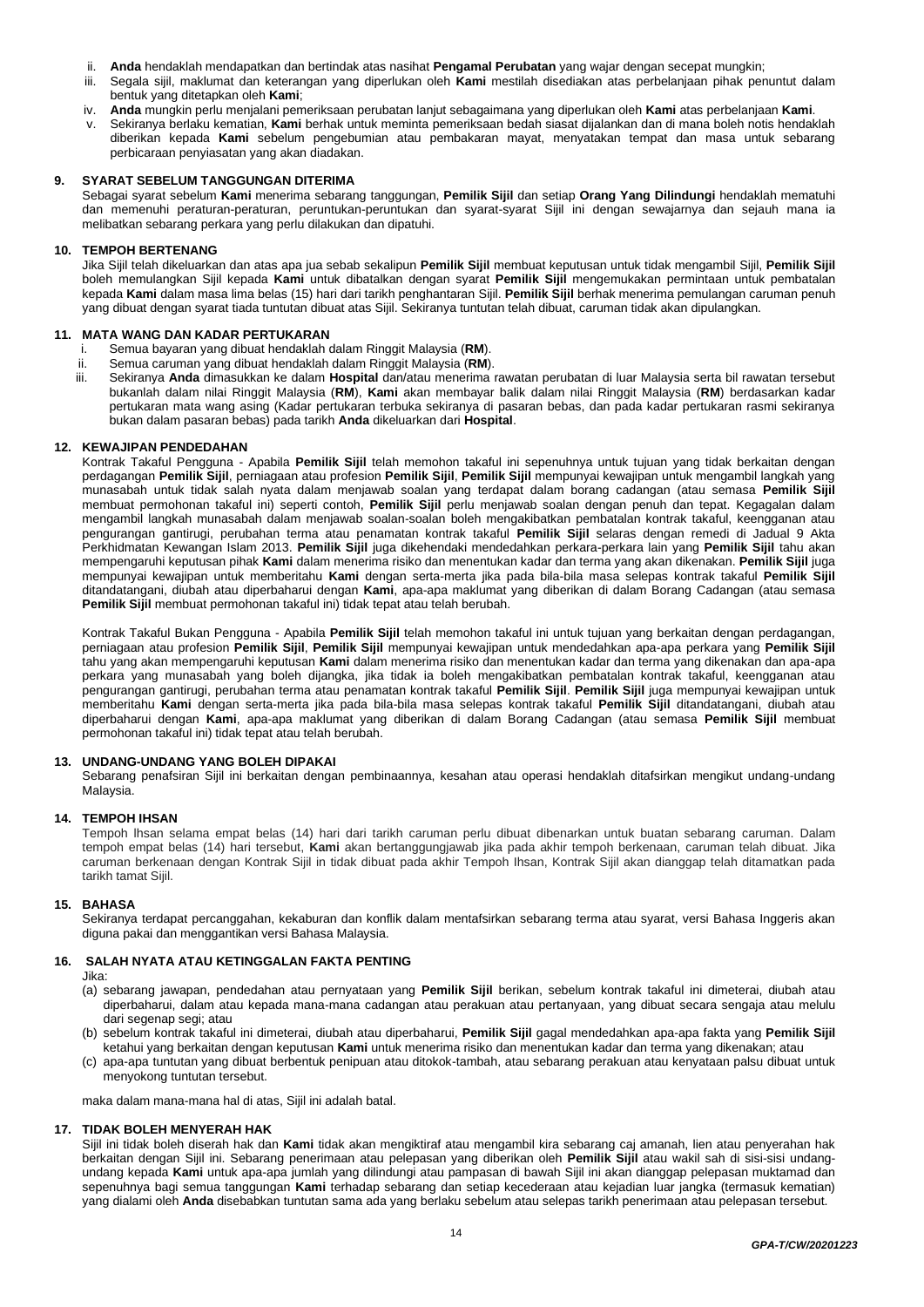# **18. NOTIS**

Setiap notis atau komunikasi kepada **Kami** hendaklah dibuat secara bertulis dan dihantar kepada **Kami**. Perubahan kepada terma Sijil ini, atau sebarang pengendorsan kepadanya, tidak akan dianggap sah kecuali ditandatangani atau diparap oleh wakil sah **Kami.**

# **19. WARANTI CARUMAN**

Ia adalah syarat khusus dan mutlak bagi Sijil ini bahawa caruman yang dihutang kepada **Kami** mesti dibuat dan diterima oleh **Kami** dalam masa enam puluh (60) hari dari **Tarikh Mula**. Jika syarat ini tidak dipatuhi, Sijil ini akan dibatalkan secara automatik dan **Kami** berhak menerima caruman prorata bagi tempoh **Kami** memberikan perlindungan. Bagi caruman yang diterima oleh ejen sah **Kami**, caruman dianggap diterima oleh **Kami** untuk tujuan waranti ini. Tanggungjawab untuk membuktikan caruman diterima oleh seseorang, termasuk ejen takaful yang tidak dibenarkan menerima caruman tersebut, terletak pada **Kami**. Tertakluk kepada terma dan syarat Sijil ini.

# **20. CUKAI**

Semua caruman dan yuran yang perlu dibuat di dalam Sijil mungkin dikenakan **Cukai**. Jika dikenakan, **Cukai** akan dinyatakan dalam invois dan **Kami** berhak untuk menuntut atau mengutip **Cukai** daripada **Anda** selain daripada caruman dan/atau yuran yang perlu dibuat di dalam Sijil ini.

**21.** Mengikut kesesuaian konteks, perkataan yang merujuk nombor tunggal hendaklah termasuk kata gandaan dan sebaliknya dan perkataan yang merujuk jantina lelaki hendaklah termasuk wanita dan jantina neuter dan perkataan yang merujuk kepada perseorangan hendaklah termasuk badan korporat.

# **NOTIS DI BAWAH AKTA PERLINDUNGAN DATA PERIBADI 2010 (PDPA)**

Akta Perlindungan Data Peribadi 2010 (seterusnya dirujuk sebagai "Akta"), yang mengawal selia pemprosesan data peribadi dalam transaksi komersial, berkuat kuasa ke atas Zurich General Takaful Malaysia Berhad (seterusnya dirujuk sebagai "**Kami**"). **Anda** boleh membuat pertanyaan, aduan, permintaan mengakses, mengemas kini, membetulkan atau mengubah mana-mana data peribadi, mengehadkan pemprosesan data peribadi dan/atau untuk memilih keluar daripada penggunaan **Kami** pada bila-bila masa selepas ini dengan mengemukakan permintaan tersebut kepada **Kami** dengan menghantar e-mel ke callcentre@zurich.com.my. Permintaan untuk memilih keluar mesti menyatakan dengan jelas nama penuh, nombor dokumen pengenalan, nombor sijil, nombor telefon dan alamat orang yang membuat permintaan tersebut.

Pemprosesan data peribadi **Anda** tertakluk kepada Notis Perlindungan Data Peribadi **Kami**, seperti yang diterbitkan di laman web korporat www.zurich.com.my

# **PERKONGSIAN LEBIHAN**

**Kami** akan menguruskan caruman takaful **Anda** dengan mengenakan Yuran Wakalah seperti yang diluluskan oleh pihak berkuasa kawal selia di bawah prinsip Wakalah, dan seterusnya melabur ke dalam dana Takaful melalui Akaun Pelaburan Risiko Am (GRIA). Jika pada akhir **Tempoh Takaful** yang dinyatakan di dalam **Jadual Sijil** yang dilampirkan kepada Sijil, terdapat lebihan bersih dalam GRIA, lebihan bersih akan dikongsi secara seimbang pada nisbah 50:50 di antara **Kami** / Pengendali Takaful dan **Pemilik Sijil** yang tidak membuat sebarang tuntutan dan/atau menerima sebarang manfaat di bawah kelas risiko sama seperti yang dinyatakan di dalam **Jadual Sijil** tersebut selagi Sijil berkuat kuasa.

Semua **Pemilik Sijil** runcit yang tidak membuat sebarang tuntutan dalam tempoh perlindungan terdahulu layak untuk pengagihan lebihan. Sijil dan caruman mestilah untuk tempoh Takaful satu (1) tahun dan tamat pada akhir tahun kewangan yang diisytiharkan.

Semua **Pemilik Sijil** korporat yang tidak membuat sebarang tuntutan melebihi tiga puluh (30%) peratus daripada caruman kasar dalam tempoh perlindungan terdahulu layak untuk menerima agihan lebihan. Sijil dan caruman mestilah untuk tempoh Takaful satu (1) tahun dan telah tamat pada akhir tahun kewangan yang diisytiharkan.

Kelayakan dan jumlah lebihan yang akan diagihkan adalah berasaskan kepada cadangan yang dibuat oleh Aktuari **Kami** Yang Bertanggungjawab dan diendors oleh Jawatankuasa Syariah dan Lembaga Pengarah.

### **KAEDAH MEMPERUNTUKKAN JUMLAH KECIL**

Jumlah Kecil bermaksud sebarang jumlah dalam ambang yang diluluskan timbul dari tempoh matang, lebihan caruman, penyerahan, perkongsian lebihan atau tuntutan yang akan dibuat selain melalui pembayaran elektronik. Ambang yang diluluskan adalah jumlah maksimum yang ditetapkan oleh Aktuari Yang Dilantik dan diluluskan oleh Jawatankuasa Syariah untuk menentukan Jumlah Kecil yang layak disalurkan kepada pendermaan. Bagaimanapun, jika **Anda** membuat keputusan sebaliknya, **Anda** perlu mengemukakan permohonan formal kepada **Kami**.